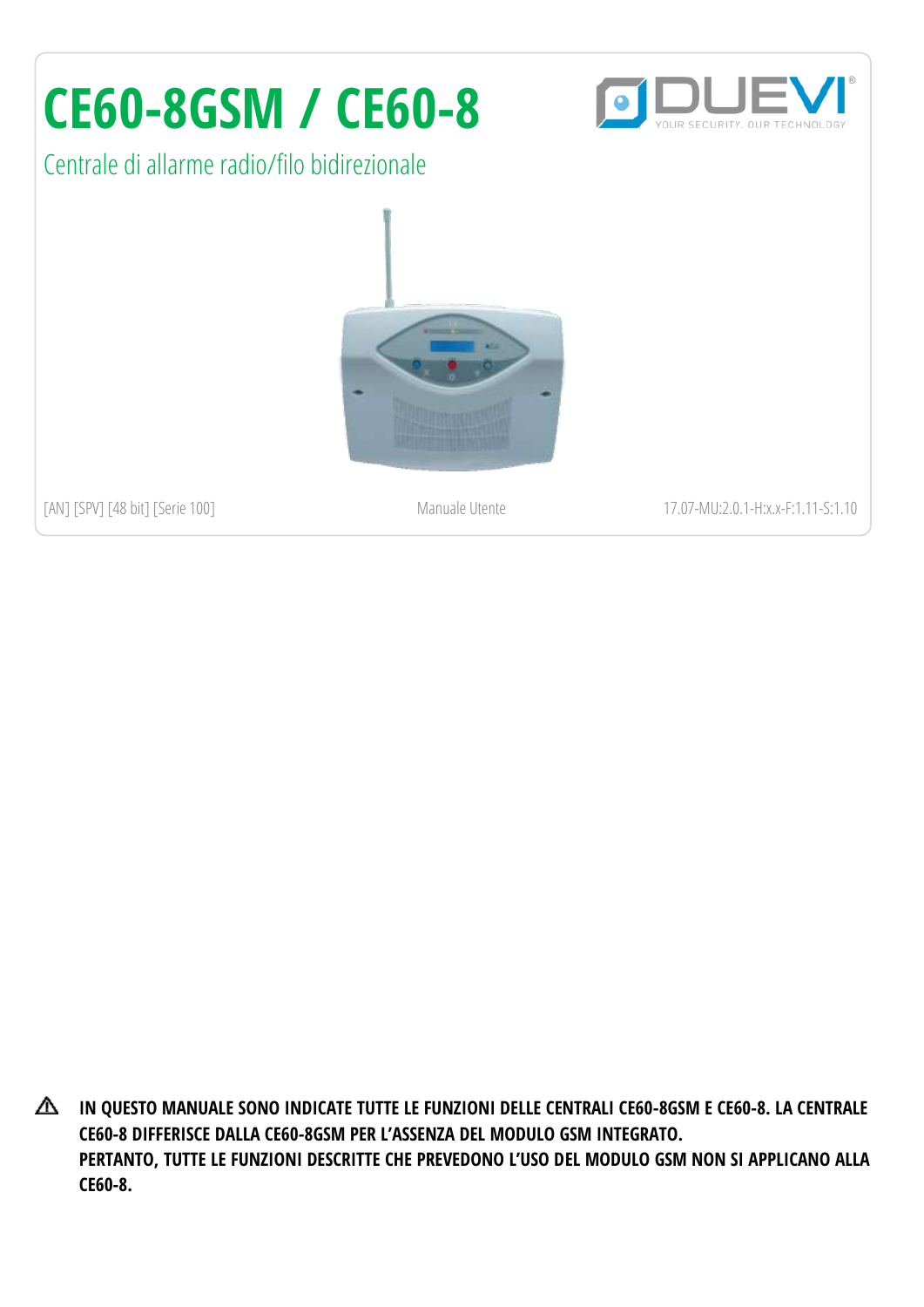### **SOMMARIO**

| 2.    |  |
|-------|--|
| 2.1.  |  |
| 2.2.  |  |
| 2.3.  |  |
|       |  |
| 3.1.  |  |
| 3.2.  |  |
| 3.3.  |  |
| 3.4.  |  |
| 3.5.  |  |
| 3.6.  |  |
| 3.7.  |  |
| 3.8.  |  |
| 3.9.  |  |
| 4.    |  |
| 5.    |  |
| 6.    |  |
| 6.1.  |  |
| 6.2.  |  |
| 6.3.  |  |
| 6.4.  |  |
| 6.5.  |  |
| 6.6.  |  |
| 6.7.  |  |
| 6.8.  |  |
| 6.9.  |  |
| 6.10. |  |
| 6.11. |  |
| 6.12. |  |
| 6.13. |  |
| 6.14. |  |
|       |  |
| 7.1.  |  |
|       |  |
|       |  |
| 10.   |  |
| 10.1. |  |
| 10.2. |  |
| 10.3. |  |
| 10.4. |  |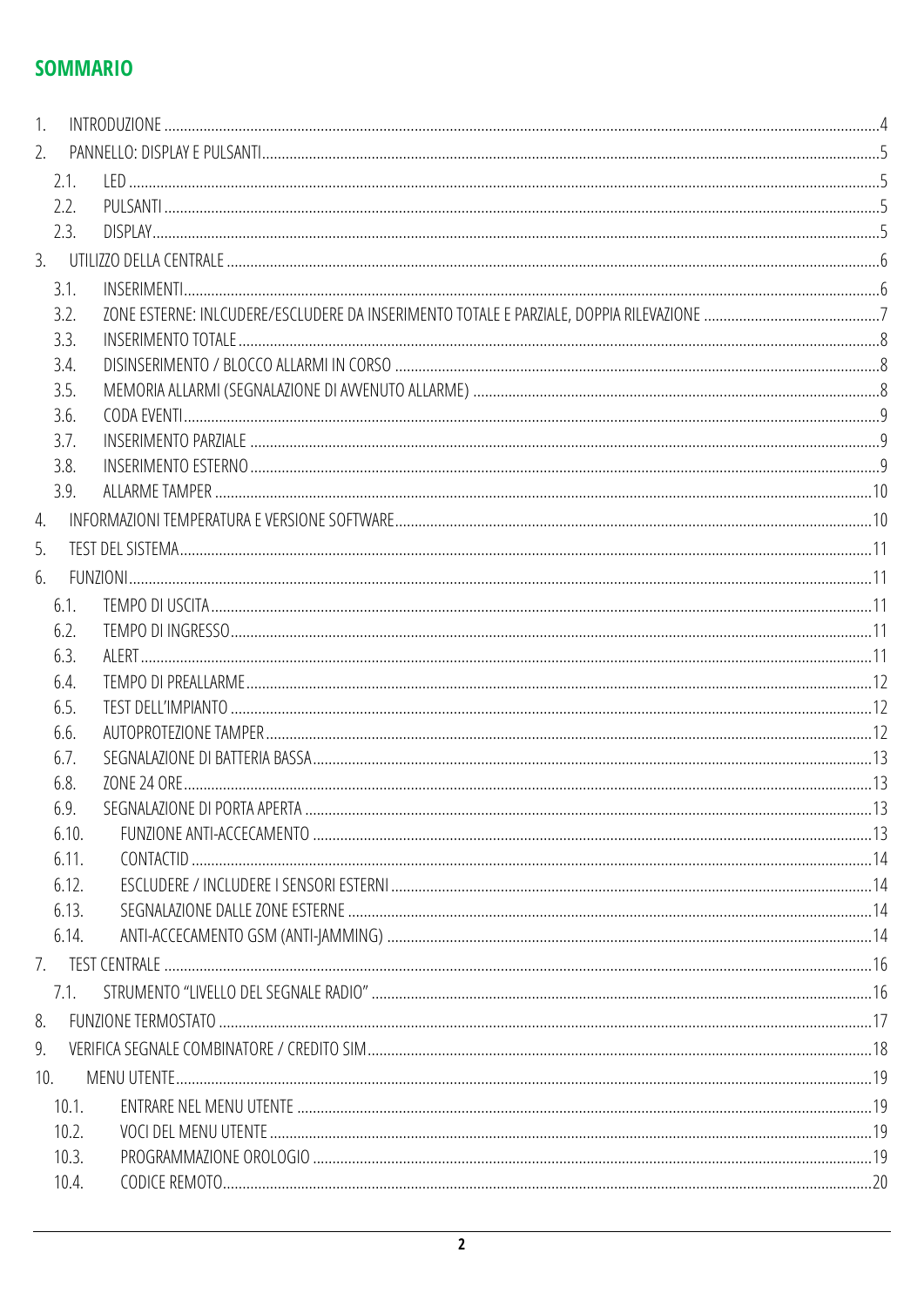| 10.5.  |  |
|--------|--|
| 10.6.  |  |
| 10.7.  |  |
| 10.8.  |  |
| 10.9.  |  |
| 10.10. |  |
| 10.11. |  |
| 10.12. |  |
| 11.    |  |
| 11.1.  |  |
| 12.    |  |
| 12.1.  |  |
| 12.2.  |  |
| 12.3.  |  |
| 12.4.  |  |
| 12.5.  |  |
| 12.6.  |  |
| 12.7.  |  |
| 12.8.  |  |
| 12.9.  |  |
| 12.10. |  |
| 12.11. |  |
| 12.12. |  |
| 13.    |  |
| 14.    |  |
| 14.1.  |  |
| 14.2.  |  |
| 14.3.  |  |
| 15.    |  |
| 15.1.  |  |
| 15.2.  |  |
| 16.    |  |
|        |  |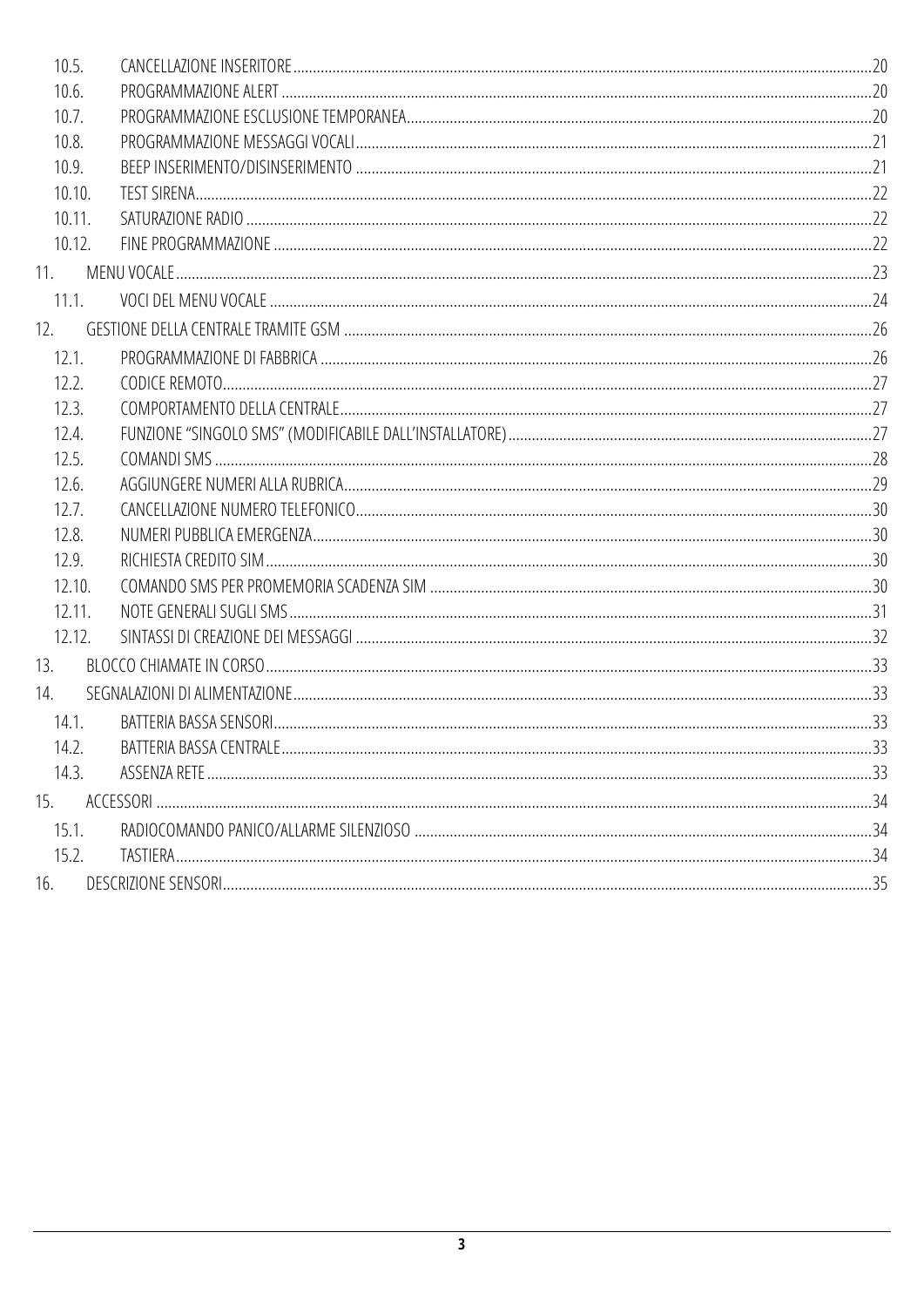## <span id="page-3-0"></span>**1. INTRODUZIONE**

La **CE 60-8 GSM** è una centrale antifurto a microprocessore per impianti senza fili, la quale integra a bordo un combinatore telefonico senza fili su linea GSM.

#### ◭ **L'INSTALLAZIONE DEL PRODOTTO DEVE ESSERE EFFETTUATA DA PERSONALE TECNICO QUALIFICATO, IN QUANTO E' RICHIESTA LA REALIZZAZIONE DI COLLEGAMENTI TRA PARTI ELETTRICHE SOGGETTE A POLARITÀ CON RISCHIO DI CORTO CIRCUITO.**

**L'INSTALLATORE È TENUTO A SEGUIRE LE NORME VIGENTI.**

## **CONSIGLI PER LA SICUREZZA E PER LA MANUTENZIONE**

- **NON PULIRE L'INVOLUCRO CON ALCOOL O ALTRI DETERGENTI CHIMICI, MA SOLO CON UN PANNO INUMIDITO CON ACQUA.**
- **IN CASO DI MALFUNZIONAMENTO NON TENTARE DI RIPARARE DA SOLI LA CENTRALE MA RIVOLGERSI AL PIÙ VICINO CENTRO DI ASSISTENZA TECNICA AUTORIZZATO.**
- **DURANTE LE PROVE, UTILIZZARE UN PANNO DA APPORRE SULLA SIRENA INTERNA IN MODO DA ATTENUARE IL SUONO DELLA STESSA. QUESTI PRODOTTI NON SONO GIOCATTOLI. TENERE FUORI DALLA PORTATA DEI BAMBINI.**
- **SI RICORDA CHE QUESTO DISPOSITIVO È UN SISTEMA DI ALLARME, CIOÈ RILEVA LA PRESENZA DI UN INTRUSO ED ATTIVA LE SIRENE. IN CASO DI ALLARME È RICHIESTO UN INTERVENTO TEMPESTIVO PER IMPEDIRE IL FURTO DI OGGETTI O IL DANNEGGIAMENTO DI COSE (A TALE SCOPO É BENE PROVVEDERE A STIPULARE UNA POLIZZA ASSICURATIVA). IL PRODUTTORE DECLINA OGNI RESPONSABILITÀ IN CASO DI FURTO O DANNO.**
- **LA COMUNICAZIONE TRA I VARI COMPONENTI DELL'IMPIANTO AVVIENE IN RADIOFREQUENZA. PRIMA DELL'INSTALLAZIONE DEFINITIVA, ACCERTARSI CHE LA CENTRALE COMUNICHI CORRETTAMENTE CON TUTTE LE PERIFERICHE. POTREBBE ACCADERE INFATTI CHE LA CENTRALE NON RICEVA CORRETTAMENTE I SEGNALI DI ALCUNI SENSORI. CIÒ È IMPUTABILE ALLE CARATTERISTICHE DELL'AMBIENTE IN CUI OPERA IL SISTEMA: MURI IN CEMENTO ARMATO, BOX DI METALLO, SCAFFALI METALLICI, ETC. POSSONO CREARE PARTICOLARI CONDIZIONI DI RIFRAZIONE DEL SEGNALE O ATTENUAZIONI (AD ESEMPIO È ESPERIENZA COMUNE LA MANCANZA DI RICEZIONE DI SEGNALE DEL TELEFONO CELLULARE IN ALCUNI LUOGHI).**

**PER EVITARE QUESTI INCONVENIENTI ED OTTENERE SEMPRE IL MASSIMO DELLE PRESTAZIONI DAL VOSTRO SISTEMA, SI RACCOMANDA DI ESEGUIRE SEMPRE ALCUNE PROVE DI POSIZIONAMENTO PRELIMINARE, IN MODO DA ACCERTARE LA BONTÀ EFFETTIVA DELLE TRASMISSIONI RADIO.**

∧ **IL PRODUTTORE NON SI RITIENE RESPONSABILE IN CASO DI USO IMPROPRIO DEL PRODOTTO, DI UN'ERRATA INSTALLAZIONE O DELLA MANCATA OSSERVANZA DELLE INDICAZIONI DI QUESTO MANUALE E DELLA MANCATA OSSERVANZA DELLA LEGISLAZIONE RELATIVA AGLI IMPIANTI ELETTRICI.**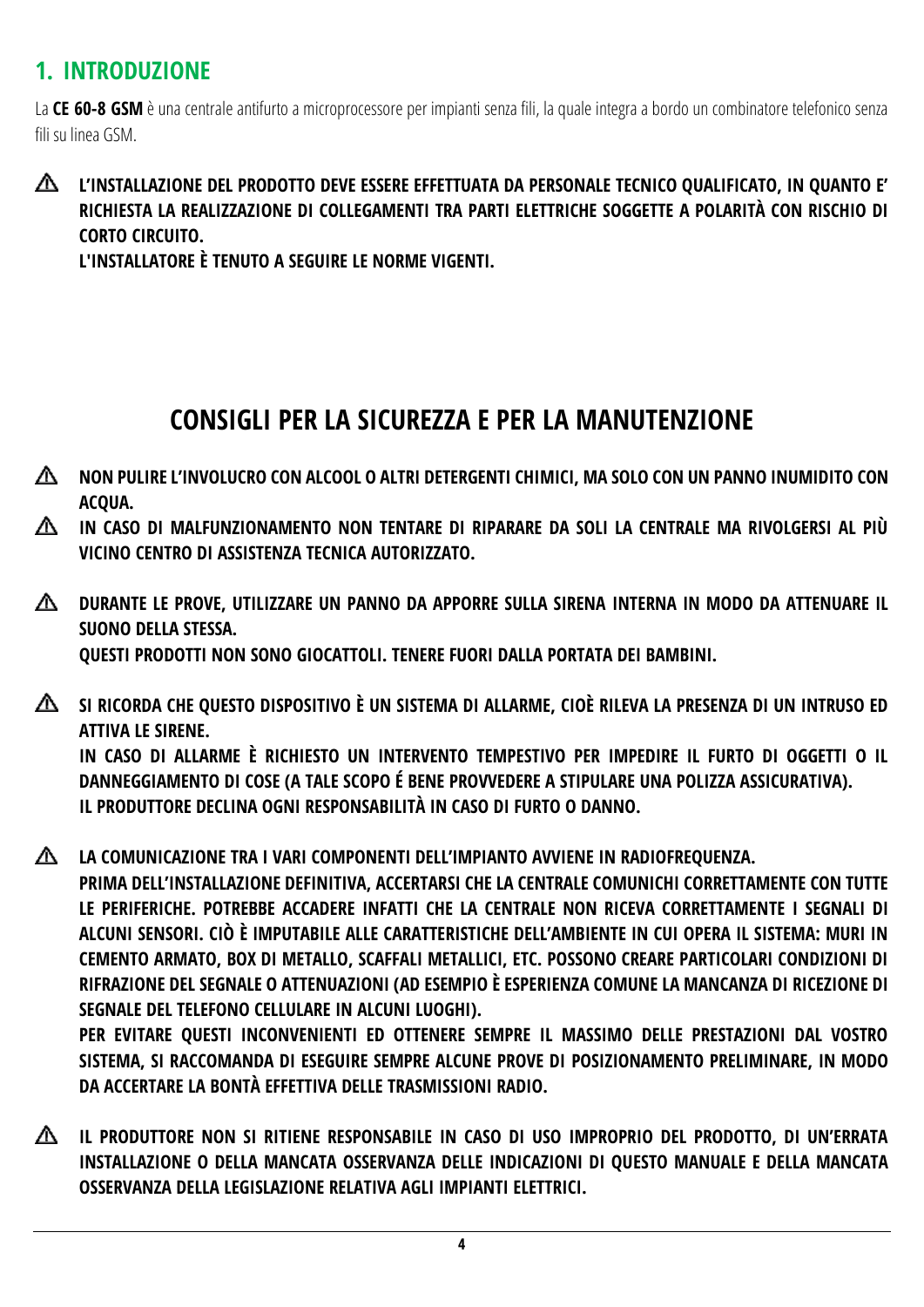## <span id="page-4-0"></span>**2. PANNELLO: DISPLAY E PULSANTI**



#### <span id="page-4-1"></span>**2.1. LED**

| <b>LED</b>     | Colore |                                       | <b>Acceso fisso</b> | Lampeggiante              | <b>Spento</b>            |
|----------------|--------|---------------------------------------|---------------------|---------------------------|--------------------------|
| L1             | ROSSO  | Inser. Totale                         |                     | Memoria allarmi           | $\overline{\phantom{a}}$ |
| L <sub>2</sub> | GIALLO | Inser, Parziale                       | Inser. Esterno      | Segnalazione Porta aperta | $\overline{\phantom{0}}$ |
| L <sub>3</sub> | VERDE  | Alimentazione rete elettrica presente |                     |                           | Assenza rete 230 VAC     |
| <b>ALERT</b>   | BLU    | ALERT attivo                          |                     | Trasmissione codice radio | ALERT spento             |

#### <span id="page-4-2"></span>**2.2. PULSANTI**

| 11<br><b>CE608</b> | $\mathbf{u}$<br>07/15 | 13<br><b>ALERT</b> | Tasto <b>X</b> | Veloce: abilita/disabilita Alert<br>Per 2 secondi (entro 120 s da disinserimento): Menu Utente<br>Per 2 secondi (oltre 120 s da disinserimento): include/esclude Zone<br>Esterne da inserimento Totale e Parziale |
|--------------------|-----------------------|--------------------|----------------|-------------------------------------------------------------------------------------------------------------------------------------------------------------------------------------------------------------------|
| CeD                |                       |                    | Tasto <b>O</b> | Veloce: visualizza livello segnale Radio oppure la "Memoria Allarmi"<br>Per 2 secondi: visualizza Menu Modem GSM (se modem presente)                                                                              |
|                    |                       | #)                 | Tasto #        | Veloce: visualizza versione della centrale<br>Per 2 secondi (entro 120 s da disinserimento): Test Centrale<br>Per 2 secondi (entro 30 s da ultima ricezione GSM): Test GSM                                        |

#### <span id="page-4-3"></span>**2.3. DISPLAY**

La centrale mostra (a riposo, cioè disinserita e senza segnalazioni) sul display LCD:

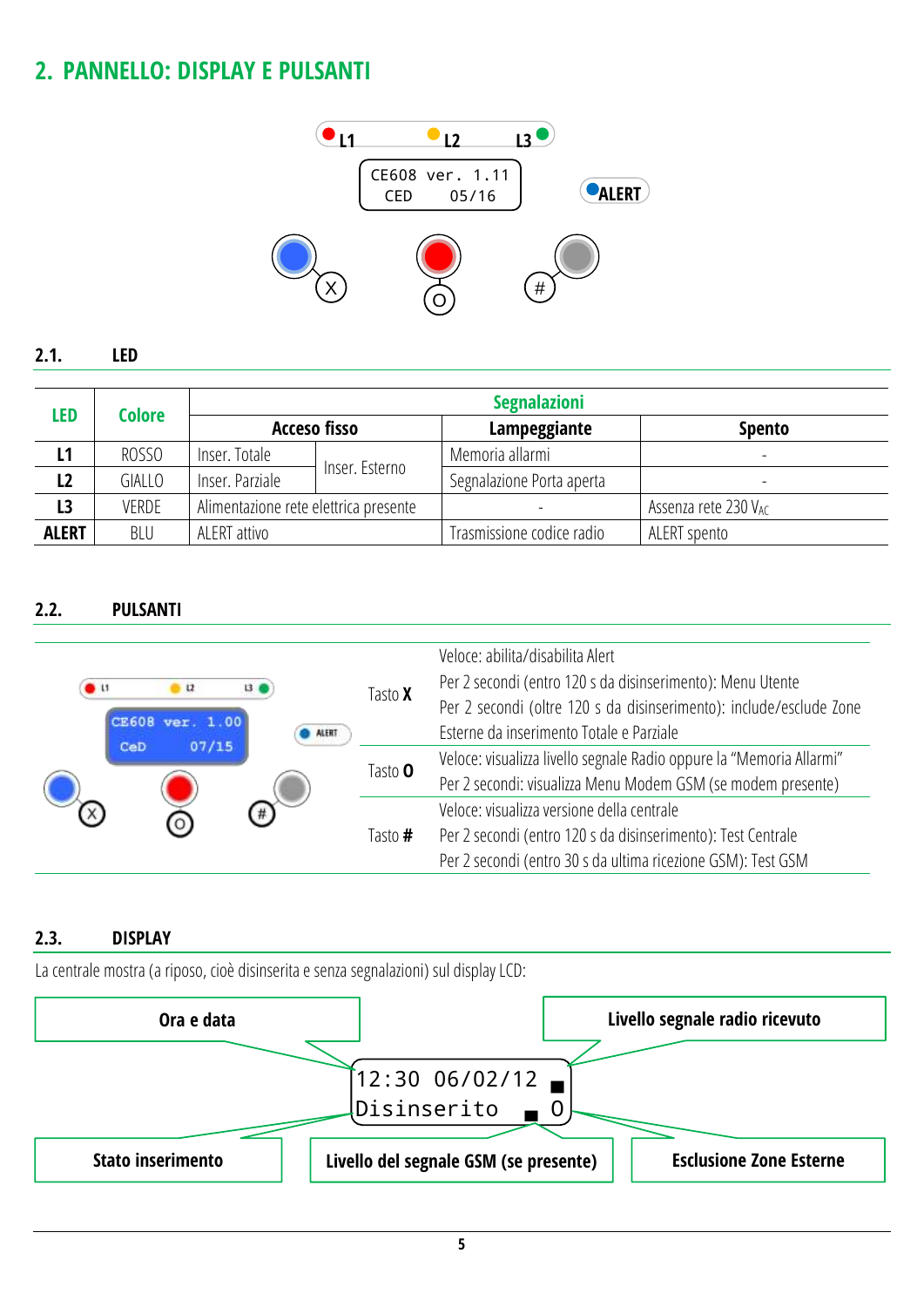## <span id="page-5-0"></span>**3. UTILIZZO DELLA CENTRALE**

#### <span id="page-5-1"></span>**3.1. INSERIMENTI**

Ciascunazona filo o radio può essere programmata per appartenere ad uno solo dei tre tipi di inserimento: **T** = Totale, **P** = Parziale, **E** = Esterno.

La centrale può essere inserita in tre modi diversi:

| <b>INSERIMENTO</b> |         | <b>ZONE ATTIVE</b> |         |  |
|--------------------|---------|--------------------|---------|--|
| TOTAI F            | $T+P+E$ | oppure             | $T+P^*$ |  |
| PAR7IAI F          | $P + E$ | oppure             | D*      |  |
| <b>FSTERNO</b>     |         |                    |         |  |

**\*** Se le zone **E** sono escluse dall'inserimento Totale e Parziale

#### **SE NESSUN SENSORE È IMPOSTATO COME T, P OPPURE E, IL RELATIVO INSERIMENTO NON VIENE ESEGUITO.** Δ

Quando la centrale è inserita ed avviene la violazione di una zona, si potranno avere i seguenti casi:

|                          | ZONE T                | <b>ISTANTANEA</b>  |                                 | $\rightarrow$ ALLARME                          |
|--------------------------|-----------------------|--------------------|---------------------------------|------------------------------------------------|
|                          |                       | RITARDATA          | $\rightarrow$ TEMPO DI INGRESSO | $\rightarrow$ ALLARME                          |
|                          | ZONE P                | <b>ISTANTANEA</b>  |                                 | $\rightarrow$ ALLARME                          |
| <b>INSERITO TOTALE</b>   |                       | RITARDATA          | >TEMPO DI INGRESSO              | $\rightarrow$ ALLARME                          |
|                          | ZONE E <sup>(1)</sup> | <b>ISTANTANEA</b>  |                                 | > ALLARME / SUONERIA / SILENZIO <sup>(2)</sup> |
|                          |                       | RITARDATA          | >TEMPO DI INGRESSO              | > ALLARME / SUONERIA / SILENZIO <sup>(2)</sup> |
|                          | <b>ZONE 24H</b>       |                    |                                 | > ALLARME / SUONERIA / SILENZIO <sup>(2)</sup> |
|                          |                       |                    |                                 |                                                |
|                          | ZONE T                | <b>DISATTIVATE</b> |                                 | $\rightarrow$ NO ALLARME                       |
|                          | ZONE P                | <b>ISTANTANEA</b>  | $\rightarrow$ TEMPO PREALLARME  | $\rightarrow$ ALLARME                          |
| <b>INSERITO PARZIALE</b> |                       | RITARDATA          | >TEMPO DI INGRESSO              | $\rightarrow$ ALLARME                          |
|                          | ZONE $E^{(1)}$        | <b>ISTANTANEA</b>  |                                 | > ALLARME / SUONERIA / SILENZIO <sup>(2)</sup> |
|                          |                       | RITARDATA          | $\rightarrow$ TEMPO DI INGRESSO | > ALLARME / SUONERIA / SILENZIO <sup>(2)</sup> |
|                          | <b>ZONE 24H</b>       |                    |                                 | > ALLARME / SUONERIA / SILENZIO <sup>(2)</sup> |
|                          | ZONE <b>T</b>         | <b>DISATTIVATE</b> |                                 | $\rightarrow$ NO ALLARME                       |
|                          | ZONE P                | <b>DISATTIVATE</b> |                                 | $\rightarrow$ NO ALLARME                       |
|                          |                       |                    |                                 |                                                |
| <b>INSERITO ESTERNO</b>  | ZONE E                | <b>ISTANTANEA</b>  |                                 | > ALLARME / SUONERIA / SILENZIO <sup>(2)</sup> |
|                          |                       | RITARDATA          | $\rightarrow$ TEMPO DI INGRESSO | > ALLARME / SUONERIA / SILENZIO <sup>(2)</sup> |
|                          | <b>ZONE 24H</b>       |                    |                                 | > ALLARME / SUONERIA / SILENZIO <sup>(2)</sup> |
| <b>DISINSERITO</b>       | ZONE T                |                    |                                 | $\rightarrow$ NO SEGNALAZIONE / ALERT (3)      |
|                          | ZONE P                |                    |                                 | $\rightarrow$ NO SEGNALAZIONE / ALERT (3)      |
|                          | ZONE E                |                    |                                 | $\rightarrow$ NO SEGNALAZIONE / ALERT (3)      |
|                          | <b>ZONE 24H</b>       |                    |                                 | > ALLARME / SUONERIA / SILENZIO <sup>(2)</sup> |

**(1)** Le zone E possono essere escluse dagli inserimenti TOTALE e PARZIALE: in questo caso non generano allarme o suoneria.

**(2)** Il tipo di segnalazione dipende dalla programmazione data alla zona.

**(3)** La funzione Alert deve essere attiva e le zone interessate devono essere abilitate. L'Alert può essere vocale sulle prime 30 zone radio.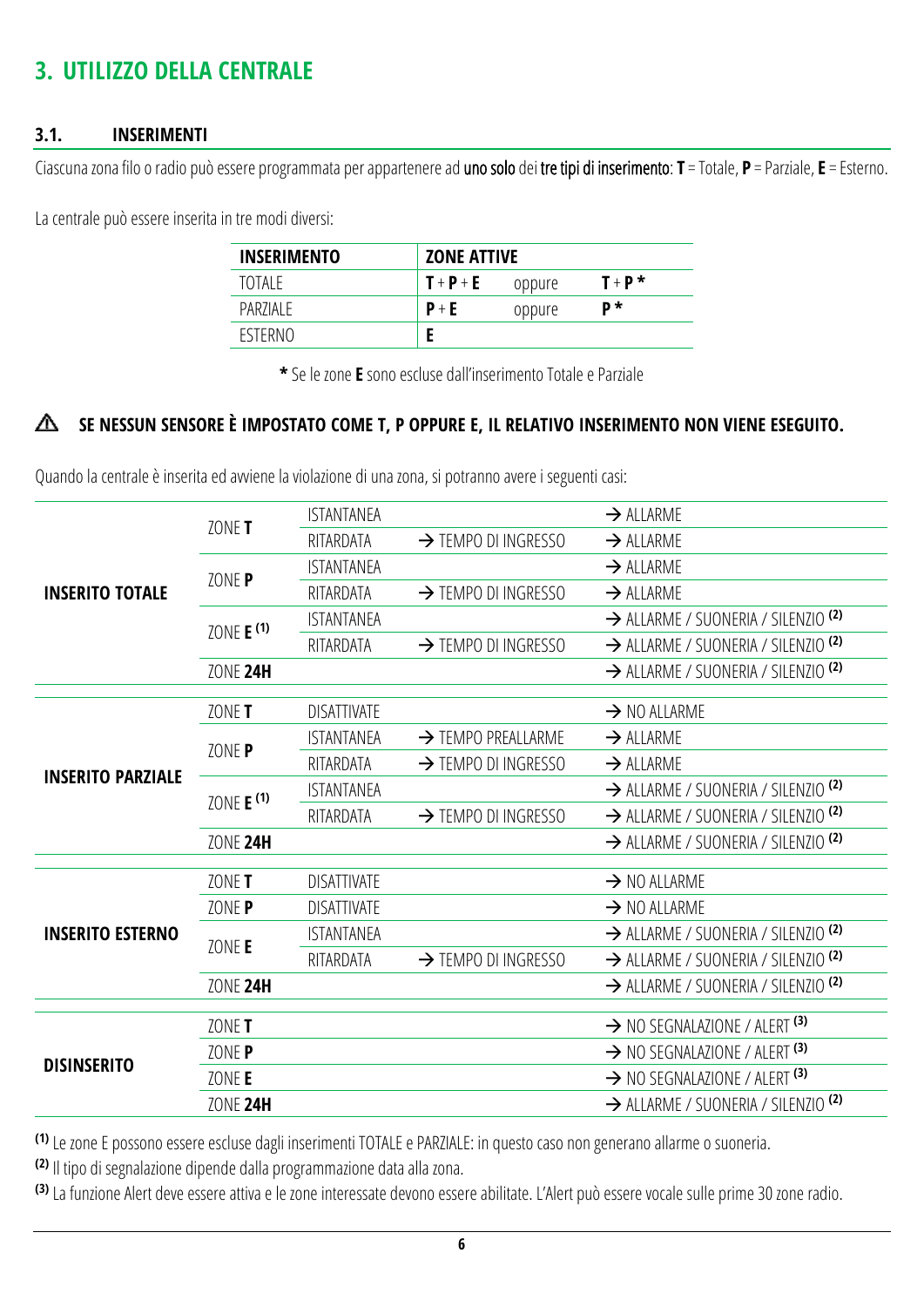Segue la descrizione dei tipi di segnalazione che la centrale emette:

**ALLARME** Suono a piena potenza dalla sirena interna ed esterna.

Durata allarme (di fabbrica, modificabile): 3 minuti

L'allarme viene interrotto al disinserimento della centrale (con visualizzazione della memoria allarmi a display).

**SUONERIA** Awiso acustico a bassa potenza dalla sirena interna (no suoni dalla sirena esterna).

Durata suoneria (di fabbrica, modificabile): 10 secondi

La suoneria viene interrotta al disinserimento della centrale.

Questo tipo di segnalazione può essere generato dalle zone E e da quelle di tipo 24 ORE

**BEEP TEMPO DI INGRESSO** Segnalazione acustica durante il tempo di Ingresso.

La durata della segnalazione di Ingresso corrisponde al tempo impostato per questa funzione.

Durata beep di Ingresso (di fabbrica, modificabile): 10 secondi

La segnalazione di Ingresso è attiva se è abilitata la funzione "Beep da centrale" (abilita anche i beep del tempo di Uscita).

Se la centrale non viene disinserita entro questo tempo, la centrale suona allarme.

**BEEP TEMPO DI USCITA** Segnalazione acustica durante il tempo di Uscita.

La durata della segnalazione di Uscita corrisponde al tempo impostato per questa funzione.

Durata beep di Uscita (di fabbrica, modificabile): 10 secondi

La segnalazione di Uscita è attiva se è abilitata la funzione "Beep da centrale" (abilita anche i beep del tempo di Ingresso).

Durante l'Uscita (cioè dopo aver dato il comando di inserimento) il tempo di Uscita viene prolungato finchè avvengono delle rilevazioni. Questo comporta che la centrale non è inserita fino al completamento del tempo di Uscita.

### **PREALLARME** Avviso acustico a bassa potenza dalla sirena interna prima dell'allarme.

Il pre-allarme è attivo solo in inserimento Parziale e solo da violazione delle zone P istantanee.

Durata pre-allarme (di fabbrica, modificabile): 60 secondi (se 0 disattiva la funzione)

Il pre-allarme è già una condizione di allarme vero e proprio, pertanto inizieranno le segnalazioni SMS e le chiamate vocali.

**BEEP INSERIMENTO/DISINSERIMENTO** Avviso acustico di cambio stato (inserimento e disinserimento) dalla sirena interna.

**AVVISI DA ZONE "24 ORE" E TAMPER** Gli eventi sono: TAMPER (centrale, sirene ed accessori, zone filo e zone radio), anti-masking,

accecamento radio dei sensori.

Ad impianto inserito questi eventi generano allarme con suonata delle sirene ad alta potenza.

Ad impianto disinserito questi eventi generano solo segnalazione di tipo suoneria.

### <span id="page-6-0"></span>**3.2. ZONE ESTERNE: INLCUDERE/ESCLUDERE DA INSERIMENTO TOTALE E PARZIALE, DOPPIA RILEVAZIONE**

### **INCLUDERE/ESCLUDERE**

Le zone programmate come ESTERNE (E) possono essere escluse dagli inserimenti Totale e Parziale:

- attendere 2 minuti dall'ultimo disinserimento
- tenere premuto a lungo il tasto "**X**" sulla centrale per cambiare lo stato di inclusione/esclusione delle zone **E**
- a riposo, sul display cambia l'indicazione dello stato:





La centrale memorizza e mantiene lo stato di esclusione impostato. Per cambiarlo seguire da capo la procedura.

## **DOPPIO ALLARME**

Se le zone **E** sono programmate in modo da generare solo la suoneria (e non allarme), ed avviene una rilevazione di una seconda zona **E** durante la suoneria della precedente, la centrale innalza il livello di allarme e fa suonare le sirene ad alta potenza.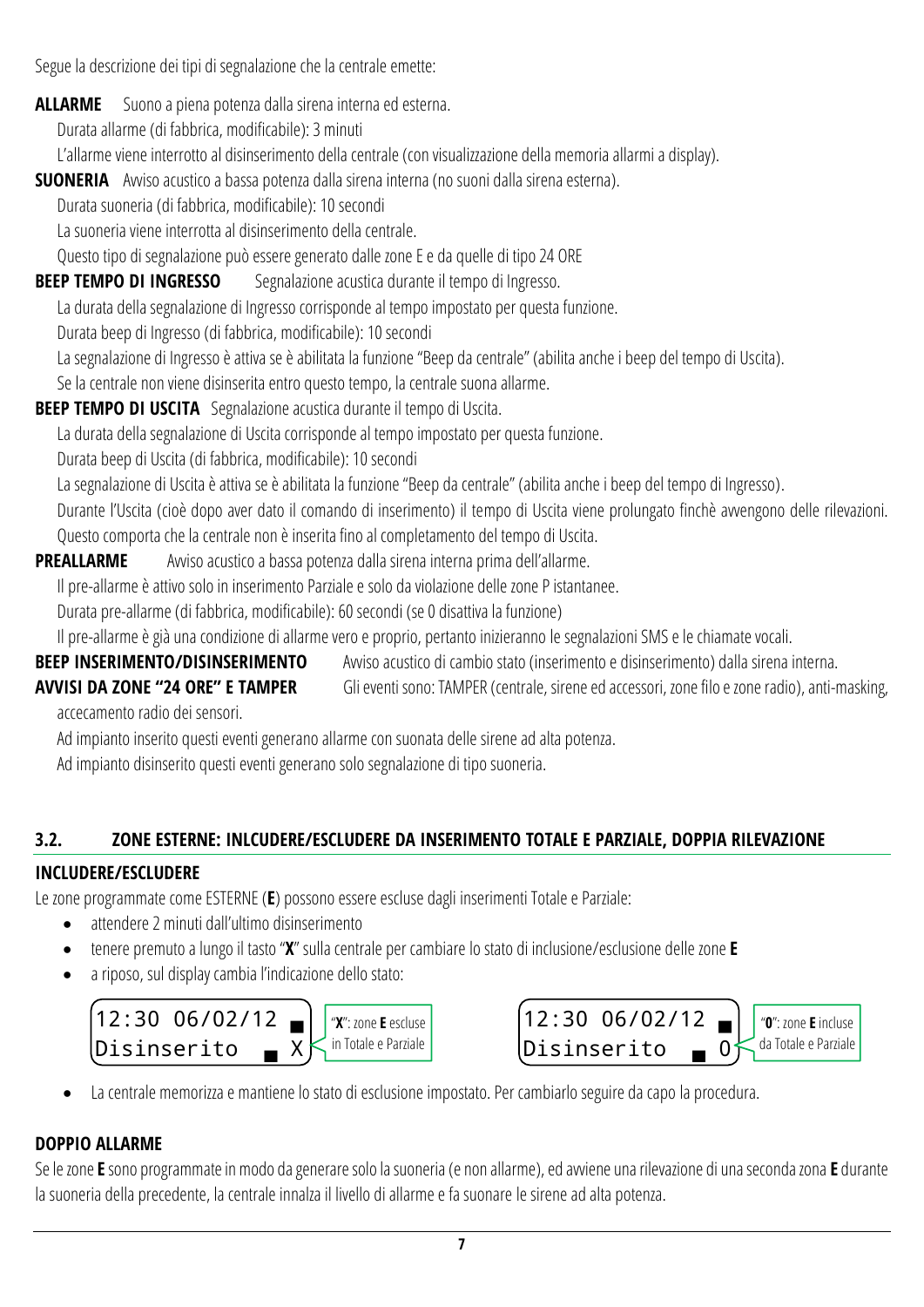#### <span id="page-7-0"></span>**3.3. INSERIMENTO TOTALE**

L'impianto è inserito in modo TOTALE (led rosso **L1** acceso fisso) nel momento in cui si desidera che la centrale entri in funzione segnalando delle effrazioni, ovvero ogni qual volta un qualunque sensore (tranne quelli esclusi) rilevi un movimento.

Questo tipo di inserimento viene normalmente usato quando si è fuori casa.

Tutti i sensori che rileveranno un'effrazione attiveranno la sirena della centrale.



La durata dell'allarme è di 3 minuti per ogni evento, e può essere ripetuto al massimo 4 volte per la segnalazione proveniente da un singolo sensore durante il periodo di inserimento, e comunque per un massimo complessivo di 10 volte.

### **VEDERE IL COMPORTAMENTO IN CASO DI PORTE APERTE NEL PARAGRAFO RELATIVO.**

#### <span id="page-7-1"></span>**3.4. DISINSERIMENTO / BLOCCO ALLARMI IN CORSO**



∧ **IL DISINSERIMENTO FERMA IMMEDIATAMENTE TUTTE LE CHIAMATE E L'INVIO SMS IN CORSO.**

- ∧ **IN CASO DI ALLARMI, AL DISINSERIMENTO LA CENTRALE INDICA A DISPLAY LA PRESENZA DI "MEMORIA ALLARMI" (VEDERE PARAGRAFO "MEMORIA ALLARMI [\(SEGNALAZIONE DI AVVENUTO ALLARME\)](#page-7-2)")**
- **PER 2 MINUTI DAL DISINSERIMENTO, GLI ALLARMI TAMPER SONO DISATTIVATI.**
- PER 1 MINUTO DAL DISINSERIMENTO, È POSSIBILE ACCEDERE AL MENU UTENTE (TENERE PREMUTO IL TASTO "X") AN.

#### <span id="page-7-2"></span>**3.5. MEMORIA ALLARMI (SEGNALAZIONE DI AVVENUTO ALLARME)**

La centrale è dotata di una funzione di memorizzazione e visualizzazione dei sensori che danno allarme. Dopo un evento di allarme infatti, al momento del disinserimento ed in caso di allarmi, la centrale emetterà una serie di "beep" veloci. Lampeggerà il led rosso **L1** e sul display comparirà la scritta "Memoria Allarmi".

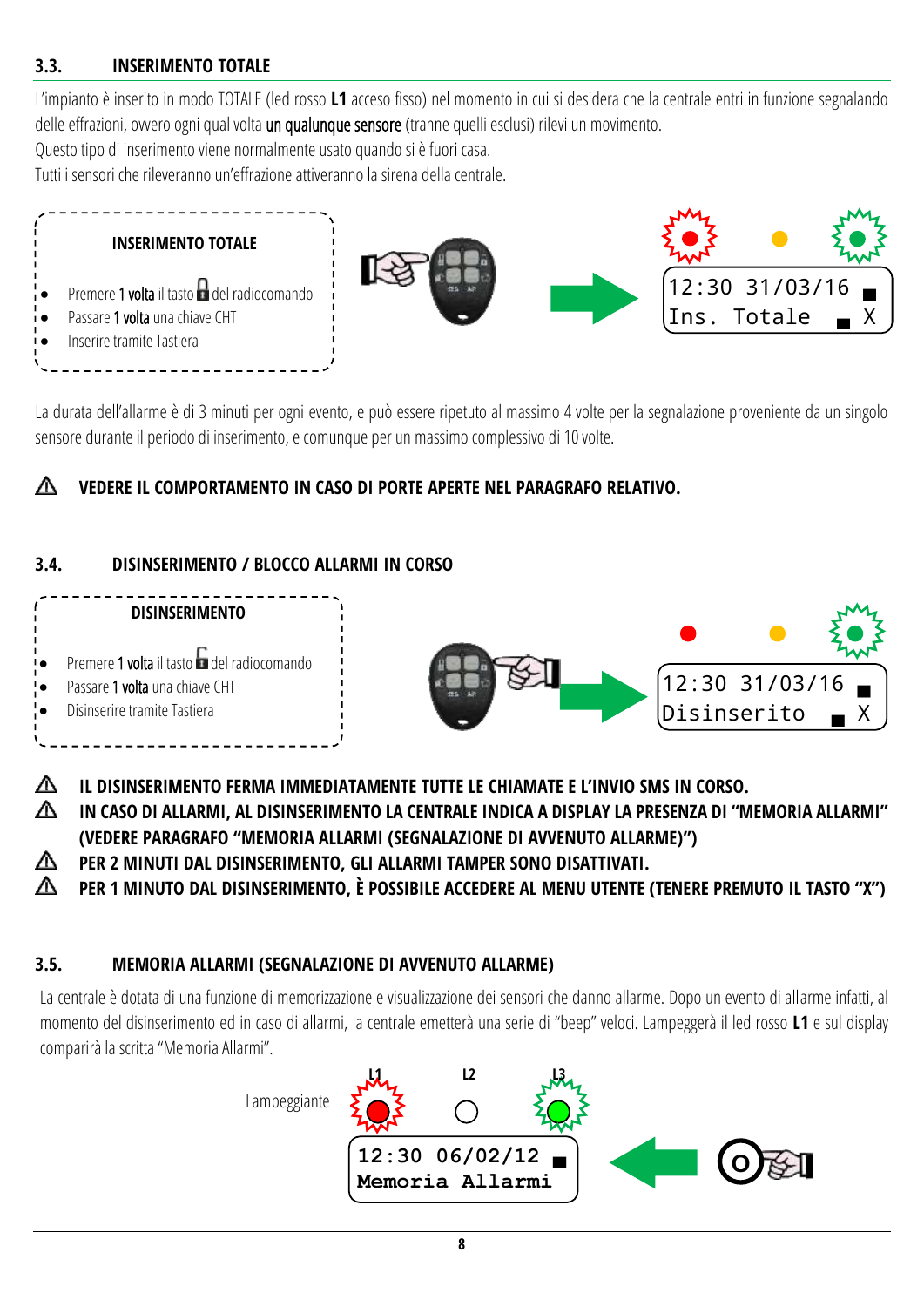A questo punto, premendo il tasto "**O**" è possibile visualizzare in ordine cronologico la memoria degli ultimi eventi accaduti, per verificare il sensore o i sensori che hanno dato il segnale di allarme.

La fine dell'elenco degli eventi è indicato da alcuni "beep". Per uscire premere brevemente il tasto "**#**".

#### **CANCELLARE LA MEMORIA ALLARME > PER CANCELLARE TENERE PREMUTO PER QUALCHE SECONDO (MENTRE SI È IN MEMORIA ALLARME) IL TASTO "#" SINO AD UDIRE ALCUNI "BEEP" DI CONFERMA (IL LED ROSSO L1 SI SPEGNE).**

### <span id="page-8-0"></span>**3.6. CODA EVENTI**

La **Coda Eventi** contiene l'elenco cronologico (dal più recente) degli ultimi 100 eventi occorsi in centrale.

Per visualizzare la Coda Eventi:

- a centrale disinserita premere a lungo il tasto "**O**"
- si apre il menù "Verifica Combinatore/Credito SIM"
- scorrere (col tasto "**#**") fino alla voce "Coda Eventi": la centrale emette alcuni "beep" e mostra il primo evento in elenco.
- per vedere l'evento successivo premere il tasto "**O**"
- al termine della coda la centrale emette alcuni "beep", sul display appare "Coda Eventi" dopodiché ri-inizia l'elenco degli eventi.
- Premere "**#**" per uscire.

### **SE LA CODA EVENTI È VUOTA, NON COMPARE NEL MENU "VERIFICA COMBINATORE/CREDITO SIM".**

### <span id="page-8-1"></span>**3.7. INSERIMENTO PARZIALE**

L'inserimento PARZIALE (led giallo **L2** acceso fisso) è utile nel caso si sia interessati ad attivare solo un certo numero di sensori (impostati come PARZIALI e/o ESTERNI).

Un classico esempio di parzializzazione è la definizione della zona perimetrale, cioè raggruppare i sensori che difendono il perimetro dell'area protetta (sensori su porte, finestre, tapparelle, giardino).

Ad esempio di notte, quando l'utente è dentro casa (e quindi non deve esserne rilevata la presenza), ha bisogno di controllare solo porte e finestre (perimetro dell'ambiente). In questo tipo di inserimento i sensori infrarossi non sono attivi.



### **VEDERE IL COMPORTAMENTO IN CASO DI PORTE APERTE NEL PARAGRAFO RELATIVO.**

### <span id="page-8-2"></span>**3.8. INSERIMENTO ESTERNO**

L'inserimento ESTERNO è una modalità prevista per attivare esclusivamente una zona di rilevazione esterna all'edificio (sensori E); i sensori T (perimetrali) e P (interni) non saranno attivati e non segnaleranno allarme o intrusione nel caso di attività all'interno delle zone da loro controllate.

Ad esempio può essere usato quando l'utente desidera muoversi liberamente all'interno dell'edificio avendo la sicurezza di un allarme in caso di eventuali intrusioni dall'esterno (zona controllata dai sensori Esterni).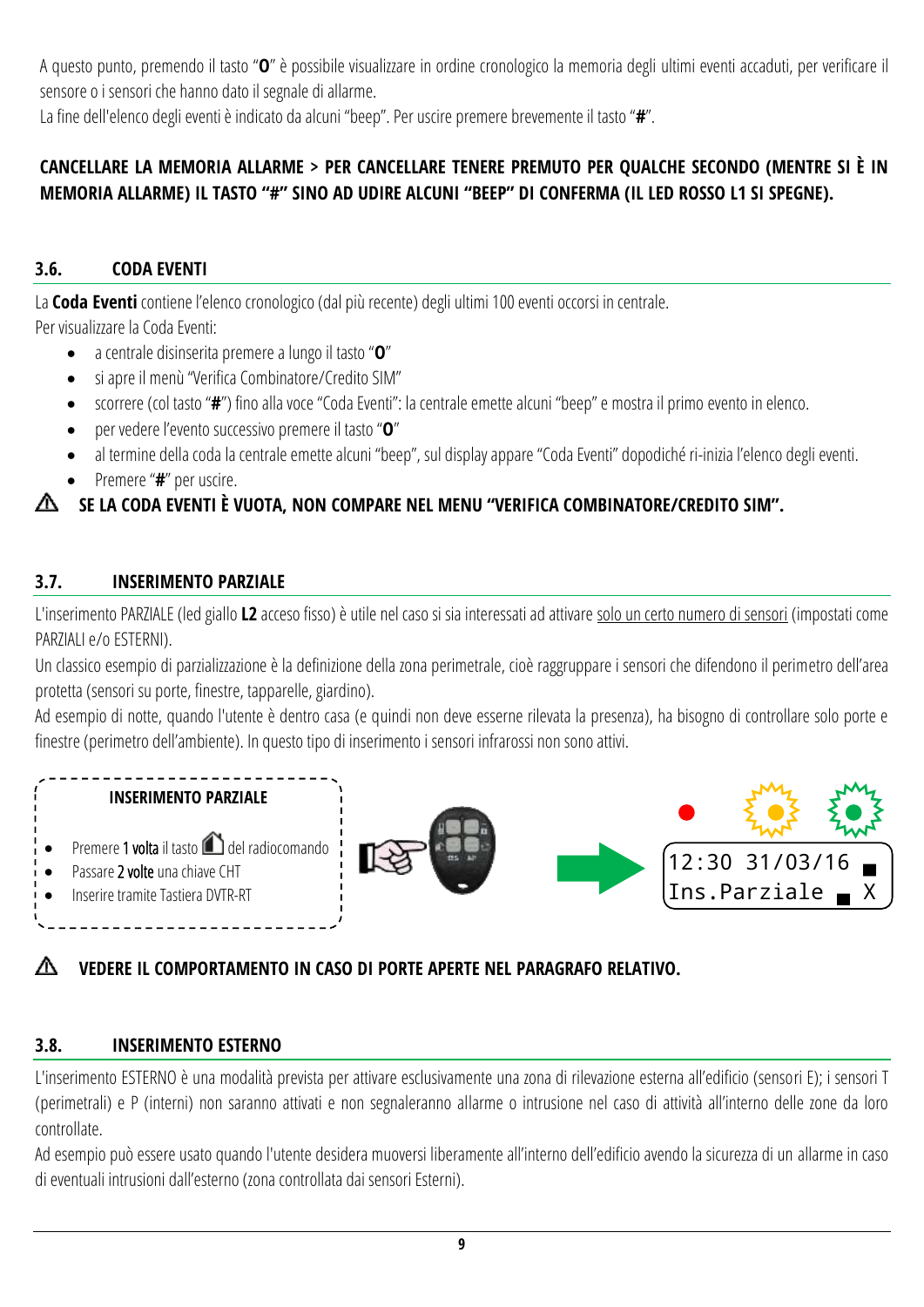

**SE LE ZONE E SONO IMPOSTATE COME AVVISO "SUONERIA", QUANDO VIOLATE PROVOCHERANNO UN AVVISO**  ∧ **ACUSTICO A BASSA POTENZA DALLA SIRENA INTERNA. LA DURATA DELL'AVVISO È QUELLA IMPOSTATA IN "SECONDI TEMPO SUONERIA ESTERNI". SE LE ZONE E SONO IMPOSTATE COME AVVISO "SIRENA", QUANDO VIOLATE PROVOCHERANNO LA SUONATA AD ALTA POTENZA DELLE SIRENE (ALLARME).**

#### ◭ **VEDERE IL COMPORTAMENTO IN CASO DI PORTE APERTE NEL PARAGRAFO RELATIVO.**

#### <span id="page-9-0"></span>**3.9. ALLARME TAMPER**

Il tamper interno della centrale è attivo 24h/24 (anche ad impianto disinserito). Il tamper esterno (o filo) verso le zone è attivo 24h/24 (anche ad impianto disinserito).

In caso di allarme da tamper:

- Parte la segnalazione acustica (per la durata impostata) su sirena interna e esterna (se presente).
- Inizia il ciclo di chiamate voce e l'invio di SMS di allarme (se impostati).

**L'ALLARME TAMPER VIENE ESEGUITO UNA SOLA VOLTA PER CICLO DI INSERIMENTO DOPODICHÉ VIENE DISABILITATO FINO AL DISINSERIMENTO. PERTANTO, L'ALLARME TAMPER VIENE RIABILITATO AL PROSSIMO INSERIMENTO.**

### <span id="page-9-1"></span>**4. INFORMAZIONI TEMPERATURA E VERSIONE SOFTWARE**



Vengono visualizzati:

- Versione software della centrale.
- Temperatura attuale rilevata (solo se sonda opzionale presente).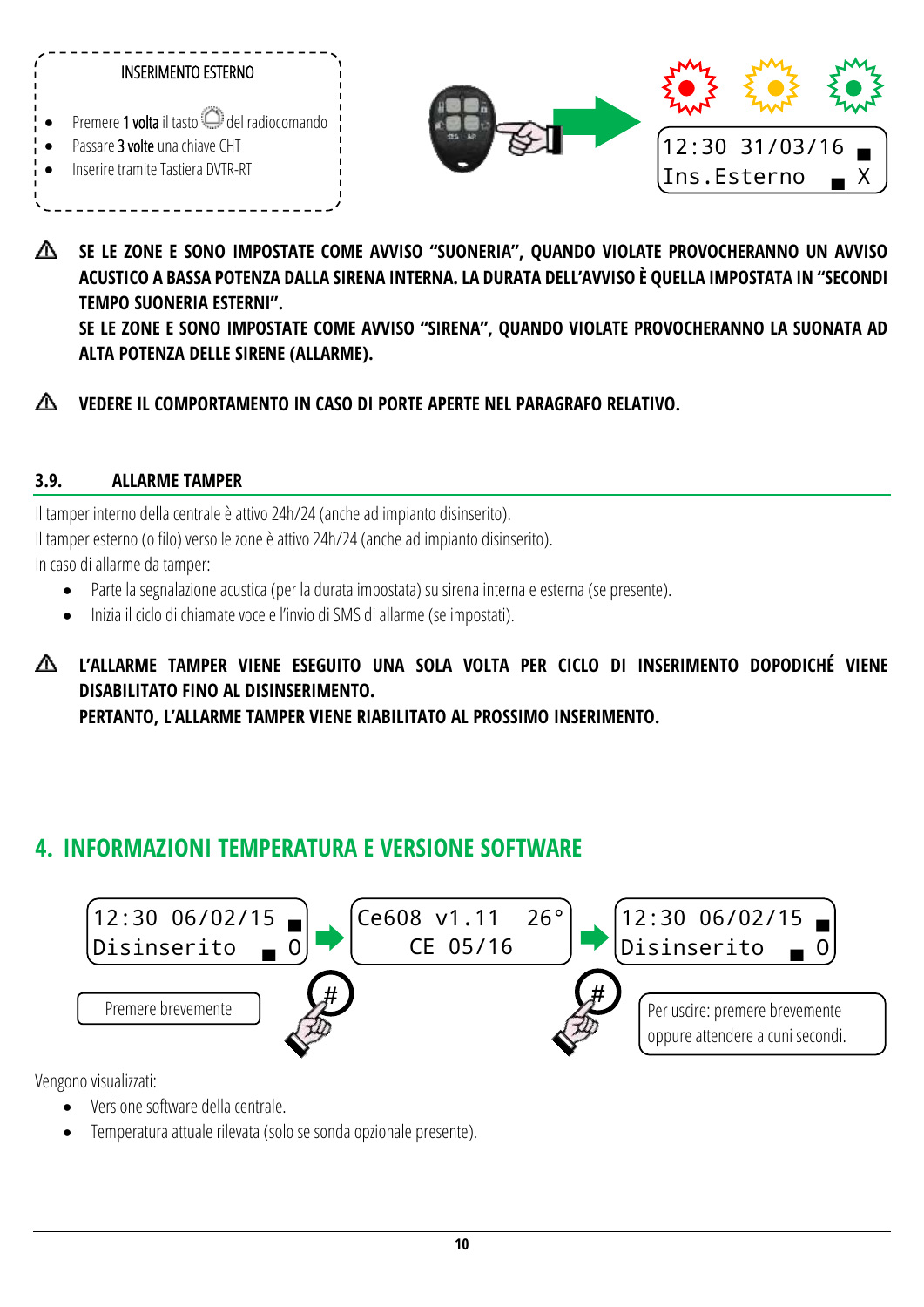## <span id="page-10-0"></span>**5. TEST DEL SISTEMA**

Per entrare nel "Test Centrale":

- **1.** Disinserire la centrale (anche se già disinserita)
- **2.** Tenere premuto il tasto "**#**" finché appare "Test Centrale" sul display

Lo scopo di questo test è verificare se gli inseritori (chiavi, radiocomandi o utenti tastiera) e le zone radio e filo comunicano correttamente con la centrale.

La centrale infatti reagisce ad ogni evento mostrando sul display il nome della periferica/zona sollecitata ed emettendo un "beep", confermando o meno la comunicazione.



Per uscire dal "Test Centrale" tenere premuto il tasto "**#**" oppure attendere che la centrale esca da sola (circa 2 minuti).

## <span id="page-10-1"></span>**6. FUNZIONI**

### <span id="page-10-2"></span>**6.1. TEMPO DI USCITA**

E' il tempo che passa dal momento in cui si invia il comando di attivazione da un inseritore a quando effettivamente il sistema si attiva. Dal momento dell'inserimento infatti l'impianto sarà attivo solo dopo che sia trascorso il tempo di uscita programmato *senza nessuna rilevazione*.

**AUTOESCLUSIONE** > se nel tempo di uscita un sensore rileva una presenza, il conteggio riparte da zero. Se lo stesso sensore fa ripartire per 5 volte il conteggio, viene automaticamente escluso (in Memoria Allarmi è indicato col nome seguito dal simbolo "=").

Il tempo di uscita (modificabile dall'installatore) consente di verificare l'attivazione dell'impianto tramite i segnali acustici e le informazioni visualizzate sul display della centrale (che potrebbe essere collocata lontano dalla porta di ingresso dell'abitazione) ed avere a disposizione tempo sufficiente per uscire.

#### <span id="page-10-3"></span>**6.2. TEMPO DI INGRESSO**

E' il tempo di ingresso che passa dal momento in cui un sensore rileva un intruso fino alla partenza effettiva dell'allarme con il suono delle sirene. Il ritardo può essere attivato o meno su ogni sensore (dall'installatore), potendone impostare anchela durata. Tale tempo consente ad esempio di entrare da un ingresso ritardato ed avvicinarsi alla centrale per spegnerla senza provocare allarme. Se poi non si disinserisce l'impianto entro il tempo di ingresso programmato, la centrale andrà in allarme. E' una funzione utile quando la centrale è posta lontano dalla porta di ingresso.

#### <span id="page-10-4"></span>**6.3. ALERT**

La centrale può emettere due tipi di avviso sonoro quando le zone (selezionate) vengono violate ad impianto disinserito:

- Campanello: questo tipo di Alert è un semplice suono di tipo ding dong
- Vocale (solo da zone radio 1 ÷ 30): la centrale (se installato l'accessorio opzionale AMP) avvisa della violazione di una delle zone radio con un messaggio vocale specifico per ogni zona (l'avviso vocale individua quale zonaè stata violata).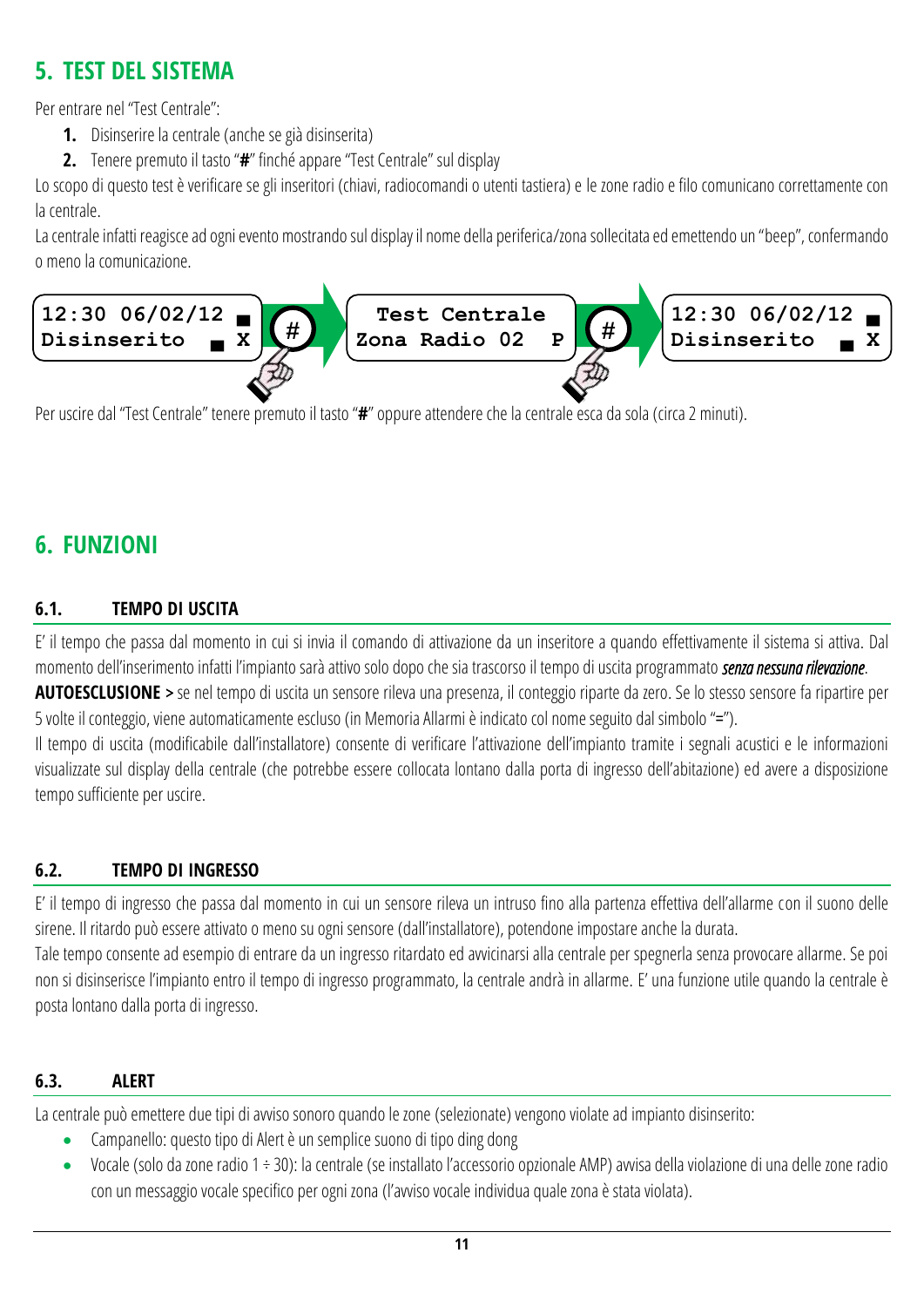L'utente può abilitare e disabilitare la funzione Alert (globalmente, vedere di seguito la descrizione) e scegliere quali zone devono dare avviso Alert (da Menu Utente).



Premendo brevemente il tasto "X", si abilita o si disabilita la funzione di avviso "ALERT" della centrale (campanello e vocale, ad ogni sollecitazione di un sensore impostato come ALERT)

Led BLU ACCESO = "ALERT" attivo Led BLU SPENTO = "ALERT" disattivato

### <span id="page-11-0"></span>**6.4. TEMPO DI PREALLARME**

La centrale ha la possibilità di gestire una segnalazione di PreAllarme (suono a bassa intensità prima dell'allarme vero e proprio) solo sui sensori parziali (perimetrali) quando la centrale è inserita in modo Parziale (cioè quando normalmente l'utente è all'interno dell'abitazione). In questo modo l'utente sarà avvisato di un tentativo di intrusione sul perimetro senza allarmare istantaneamente la sirena ad alta potenza. Nel caso in cui non si intervenga a disinserire la centrale entro il tempo di preallarme (programmabile dall'installatore) la centrale allarmerà la sirena ad alta potenza.

#### <span id="page-11-1"></span>**6.5. TEST DELL'IMPIANTO**

Consente di provare tutti i sensori radio/filo e gli inseritori. A centrale disinserita, premendo per almeno 3 secondi tasto "**#**" si entra in modalità Test Centrale.

E' possibile eseguire una sequenza di test sui sensori a filo, i sensori radio e gli inseritori: per ogni segnalazione/trasmissione ricevuta la centrale emetterà un "beep" (di tonalità diversa in relazione alla tipologia di dispositivo attivato) e mostrerà sul display il nome del trasmettitore. Per uscire tenere premuto per qualche secondo il tasto "**#**" oppure attendere circa 2 minuti senza effettuare nessuna trasmissione.

#### <span id="page-11-2"></span>**6.6. AUTOPROTEZIONE TAMPER**

La centrale è in grado di gestire le segnalazioni di Autoprotezione TAMPER delle periferiche via filo (sensori, sirene, combinatori, etc) e di apertura del coperchio della centrale.

È possibile scegliere di abilitare oppure disabilitare tale protezione tramite i ponticelli **J.TMP.LN** (tamper periferiche esterne) e **J.TMP.BOX** (tamper interno della centrale).

Una volta abilitata tale funzione, il controllo di Antimanomissione tamper sarà SEMPRE ATTIVO (sia a centrale inserita che disinserita).

In caso di manomissione la centrale darà immediatamente allarme. Disinserendo l'impianto il display mostrerà l'avvenuto allarme con la scritta "**TAMPER/FILO**".

#### **NEL CASO IN CUI SI DESIDERI UTILIZZARE IL CONTROLLO SUL TAMPER ESTERNO È OBBLIGATORIO APRIRE IL JUMPER**  ∧ **J.TMP.LN PER EVITARE MALFUNZIONAMENTI DELLA CENTRALE.**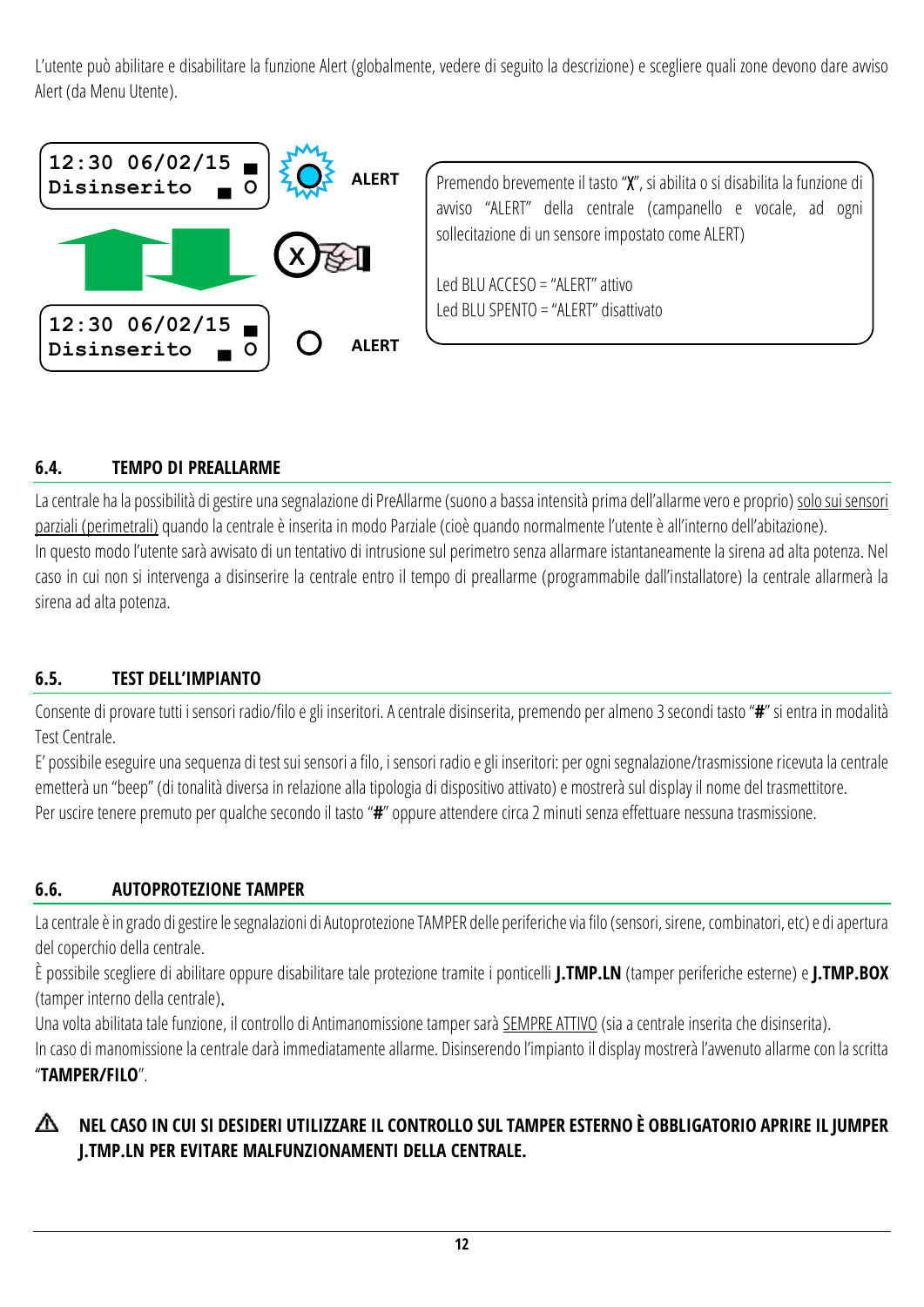#### <span id="page-12-0"></span>**6.7. SEGNALAZIONE DI BATTERIA BASSA**

La centrale segnala sul display LCD quando la batteria della centrale oppure di un sensore scende al di sotto di un certo livello di carica, per avvisare l'utente che la batteria si sta scaricando.

Si accende il led rosso **L1** sulla centrale (e, se presenti, sulle tastiere con segnalazione di stato).

#### **SE CONFIGURATI, VENGONO INVIATI GLI AVVISI SMS DI BATTERIA BASSA CENTRALE E/O SENSORI (QUESTI ULTIMI SOLO AD IMPIANTO DISINSERITO).**

#### <span id="page-12-1"></span>**6.8. ZONE 24 ORE**

Questo tipo di zona è attivo 24h/24 indipendentemente se la centrale è inserita o meno: è utile per i sensori tecnologici come sensori fumo, allagamento, etc. Le usciterelè **AUX1**, **AUX2** e **AUX3** possono essere associateall'evento "Tecnologico" per essere attivatein caso di rilevazione di questo tipo di zona.

#### <span id="page-12-2"></span>**6.9. SEGNALAZIONE DI PORTA APERTA**

La centrale può dare all'utente l'informazione di Porta Aperta.

Per avere quest'informazione, il tecnico installatore deve abilitare la funzione "Controllo Porte" (vedere capitolo 3 "UTILIZZO della CENTRALE" per maggiori dettagli).

#### Funzione disabilitata

- **Disinserito** > La centrale non segnala in alcun modo la presenza di contatti aperti.
- **Inserito** *(Totale, Parziale o Esterno)* > Durante l'inserimento NON vi sarà alcuna segnalazione ed eventuali contatti rimasti aperti verranno automaticamente esclusi.

Ad impianti inserito, non appena il contatto viene chiuso, verrà attivata la rilevazione su di esso; a questo punto una sua ri-apertura farebbe partire l'allarme.

#### Funzione abilitata

- **Disinserito** > La centrale segnalerà Porte Aperte accendendo ad intermittenza il led giallo *L2* se uno o più contatti sono aperti.
- **Inserito** *(Totale, Parziale o Esterno)* > Durante l'inserimento la centrale emetterà un segnale acustico ("beep") per circa 10 s durante i quali è necessario intervenire:
	- o Chiudere i contatti aperti entro il tempo di segnalazione.
	- o Interrompere l'inserimento (con radiocomando o altro inseritore). La centrale mostrerà l'avviso "Porte Aperte": premere il tasto "#" per visualizzare l'elenco dei contatti rimasti aperti. Se questi vengono chiusi in questa fase la centrale prosegue nell'inserimento, altrimenti torna a disinserito.
	- o Forzare l'inserimento (con radiocomando o tastiera). Il sistema si attivaed *esclude le zone aperte*.
	- o In caso si nessun intervento: al termine del tempo di segnalazione il sistema passa a inserito senza escludere le zone aperte: inizia allarme.

#### <span id="page-12-3"></span>**6.10. FUNZIONE ANTI-ACCECAMENTO**

Le trasmissioni radio con le quali i sensori "parlano" con la centrale e comunicano un allarme possono essere disturbate.

Questi disturbi, detti di "accecamento", possono arrivare ad annullare l'effetto delle onde prodotte dall'impianto di sicurezza che risultano così invisibili alla centrale.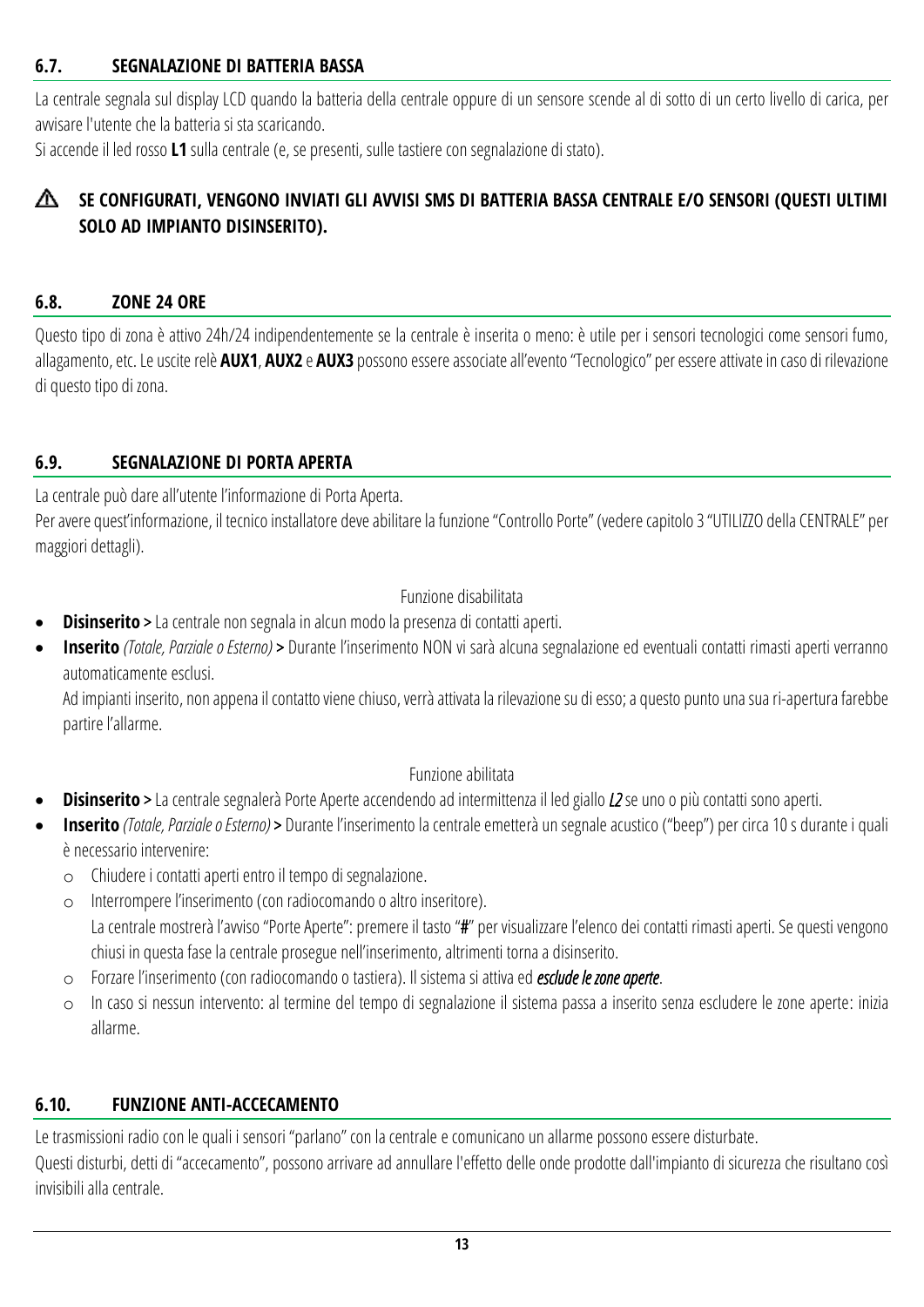La CE 60-8 è dotata di un dispositivo che permette di generare allarme non appena il sistema (quando inserito in modo TOTALE) si accorga di un eventuale "accecamento".

### **IN CASO DI ACCECAMENTO INIZIA LA SEGNALAZIONE (SIRENA INTERNA E ESTERNA SE PRESENTE, DISABILITABILI). PARTONO CHIAMATE VOCALI E SMS DI AVVISO ACCECAMENTO**

#### ∧ **QUESTA FUNZIONE È ATTIVABILE/DISATTIVABILE DALL'INSTALLATORE**

#### <span id="page-13-0"></span>**6.11. CONTACTID**

La centrale può inviare gli eventi ad un centro di televigilanza tramite rete GPRS (tecnologia di rete mobile cellulare) o tramite messaggi GSM (con uso di Vigilant).

In questo modo, in caso di intrusione o anomalie rilevate nella propria abitazione, alla vigilanza verrà inviato il tipo di evento ed essa potrà tempestivamente intervenire.

Chiedi al tuo installatore maggiori informazioni.

#### <span id="page-13-1"></span>**6.12. ESCLUDERE / INCLUDERE I SENSORI ESTERNI**

Per escludere o includere i sensori Esterni (E) dall'inserimento Totale e Parziale:



Dopo 1 minuto dal disinserimento, premendo a lungo il tasto "**X**", si includono o escludono le zone **E** quando si inserisce in Totale o Parziale. Sul display compare: "O" (zone E incluse) oppure "X" (zone E escluse).

#### <span id="page-13-2"></span>**6.13. SEGNALAZIONE DALLE ZONE ESTERNE**

Per le zone **E** è possibile scegliere che tipo di segnalazione acustica dalle sirene:

- Sirena: suonata ad alta potenza dalle sirene (allarme).
- Suoneria: suoneria a bassa intensità dalla sirena interna. Utile quando hanno dei sensori posizionati strategicamente nella zona esterna dell'area principale da proteggere, che al momento della rilevazione non facciano scattare l'allarme ma attivino una suoneria di "avviso" a bassa intensità.
- Nessuno: silenzio anche in caso di rilevazione.

#### <span id="page-13-3"></span>**6.14. ANTI-ACCECAMENTO GSM (ANTI-JAMMING)**

La centrale è in grado di rilevare se il modulo GSM non è in grado di stabilire una corretta comunicazione con l'operatore di rete a causa di accecamento del segnale GSM.

Le uscite relè possono essere associate a questo evento e quindi attivare - in caso di accecamento - tramitecui è possibile attivare un sistema di comunicazione alternativo (esempio: modulo PSTN esterno, ponte radio…) e ricevere un avviso.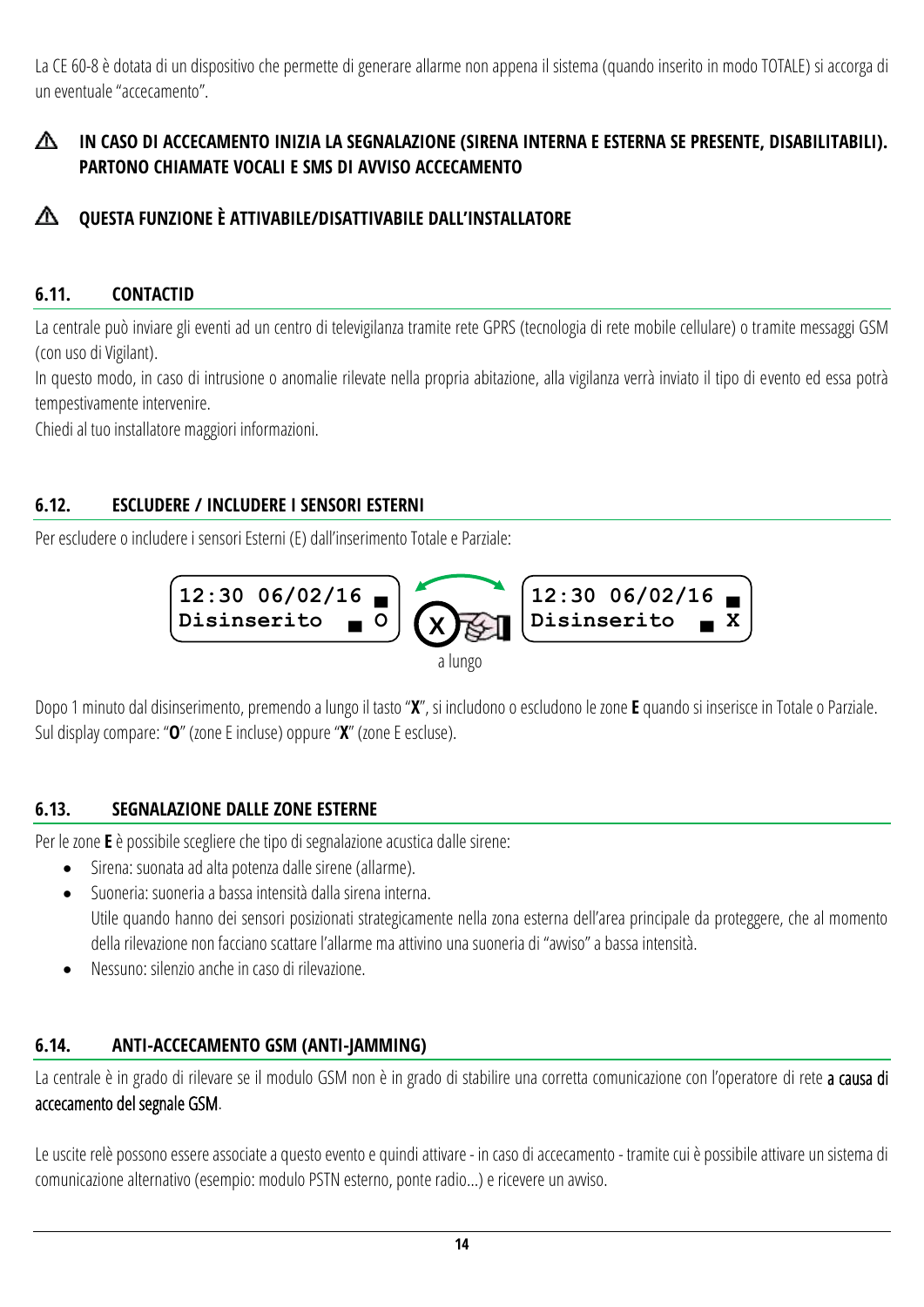**Nota**: in caso di assenza rete (esempio: l'operatore non è momentaneamente disponibile, la centrale viene installata in un luogo in cui il segnale GSM è debole…) l'anti-jamming non segnala accecamento, l'uscita dedicata rimane a riposo.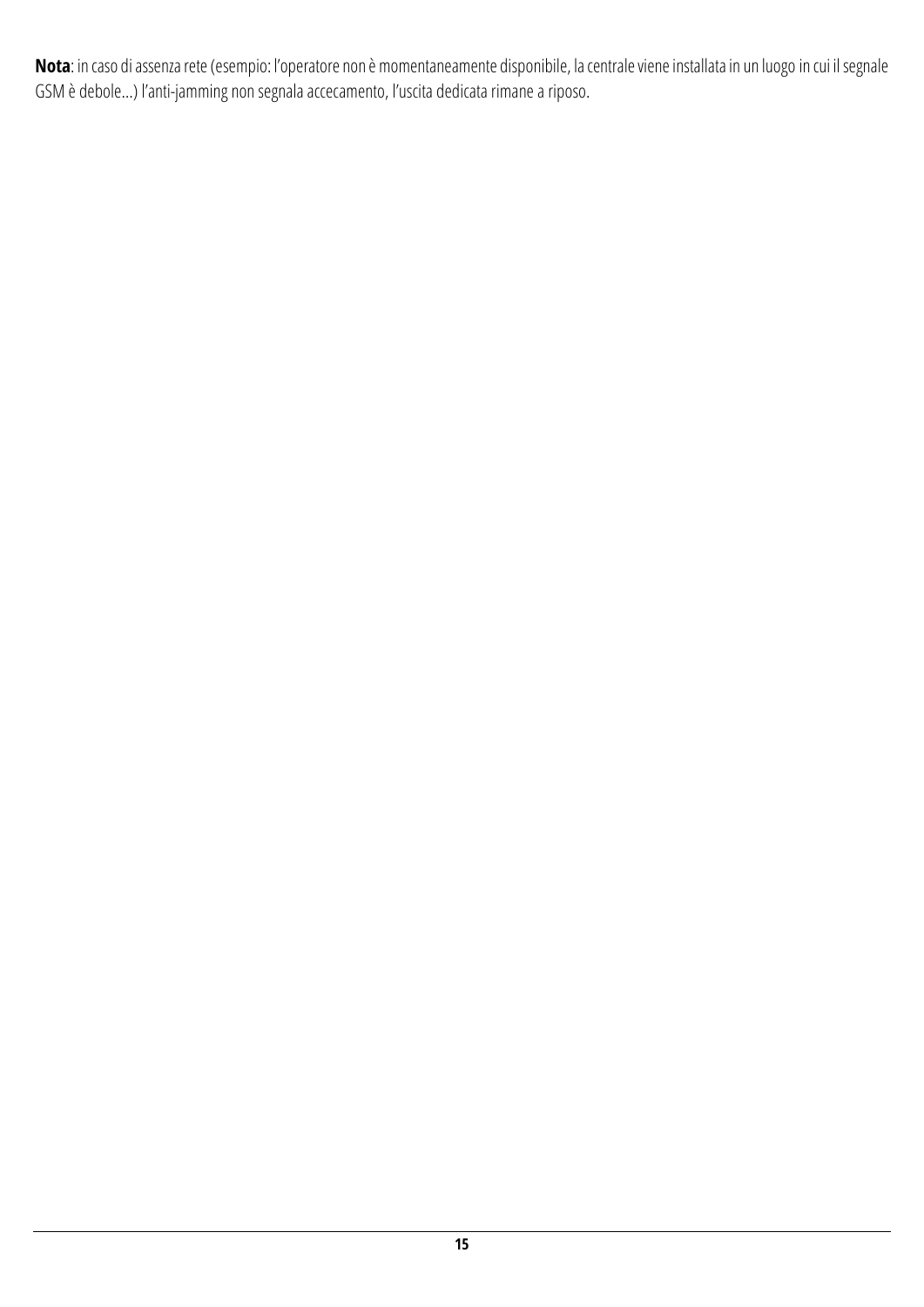## <span id="page-15-0"></span>**7. TEST CENTRALE**

Per entrare nel "Test Centrale":

- **1.** Disinserire la centrale (anche se già disinserita)
- **2.** Tenere premuto il tasto "**#**" finché appare "Test Centrale" sul display

Questo test serve a verificare se gli attivatori e le zone radio e filo comunicano correttamente con la centrale.

Ogni volta che la centrale riceve il segnale radio di un dispositivo appreso, mostra a display il nome della periferica/zona ed emette un "beep".



Per uscire dal "Test Centrale" tenere premuto il tasto "**#**" oppure attendere che la centrale esca da sola (circa 2 minuti).

### <span id="page-15-1"></span>**7.1. STRUMENTO "LIVELLO DEL SEGNALE RADIO"**

E' possibile attivare lo strumento "Livello di segnale radio" per visualizzare graficamente la quantità di segnale radio proveniente dagli accessori radio. Questo strumento è utile per capire se il segnale che arriva alla centrale è forte o debole. Per attivarlo:

- in qualsiasi momento (sistema inserito/disinserito e no memoria allarmi presente) premere brevemente il tasto "**O**"
- all'interno del "Test Centrale" premere il pulsante "**X**".



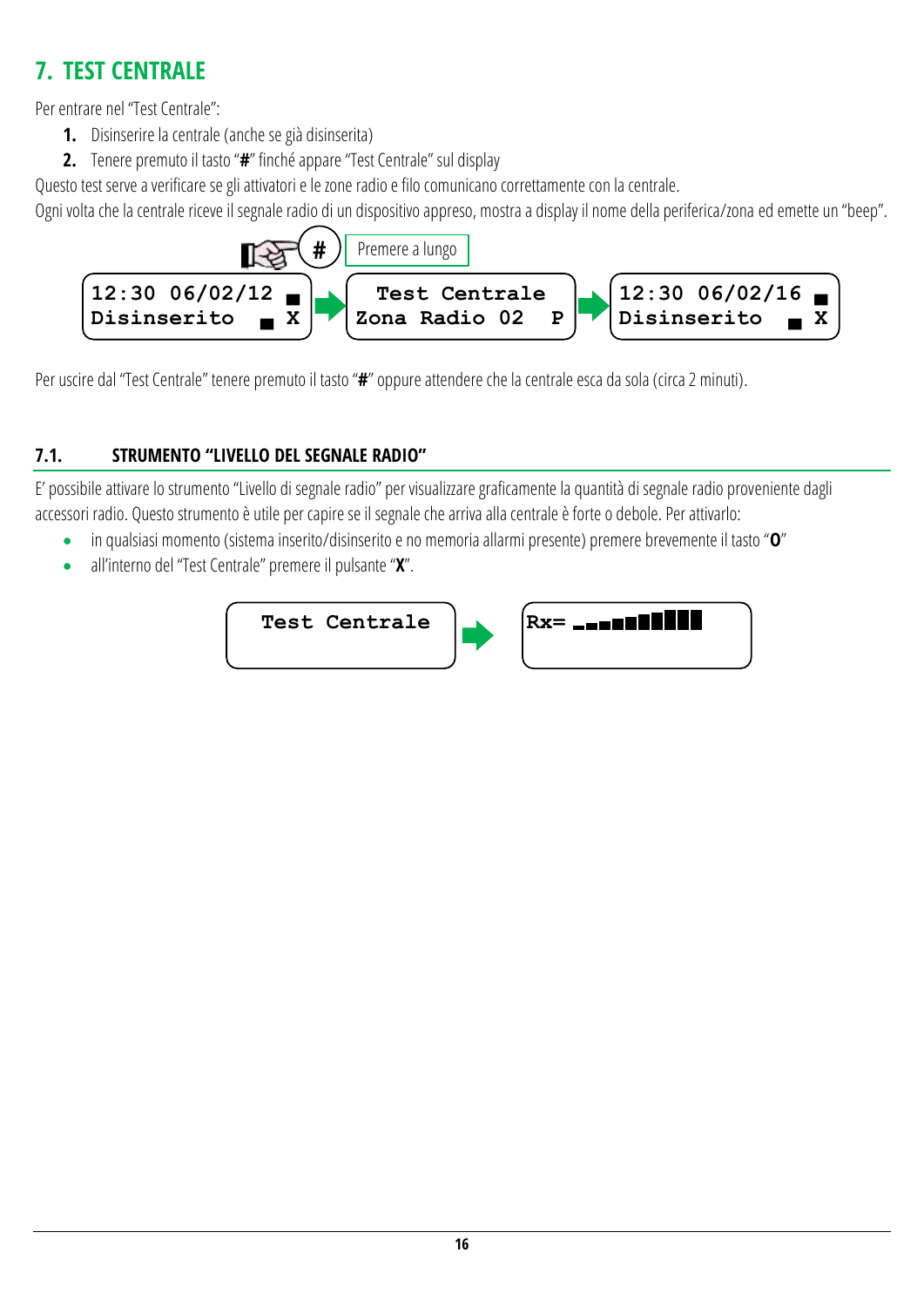## <span id="page-16-0"></span>**8. FUNZIONE TERMOSTATO**

#### Δ **LA FUNZIONE TERMOSTATO PUÒ OPERARE SOLO SE È INSTALLATA LA SONDA DI TEMPERATURA (OPZIONALE).**

#### **LA FUNZIONE TERMOSTATO PUÒ OPERARE SOLO SE UN'USCITA RELÈ AUX È IMPOSTATA SU "TEMPERATURA".** ∧

#### ∧ **LA CENTRALE DEVE ESSERE OPPORTUNAMENTE COLLEGATA ALL'IMPIANTO DI RISCALDAMENTO L'USCITA RELÈ AUX.**

La centrale commuta l'uscita relè AUX programmata in funzione della differenza di temperatura tra temperatura ambiente (*misurata dalla sonda*) e temperatura desiderata (*impostata via SMS*).

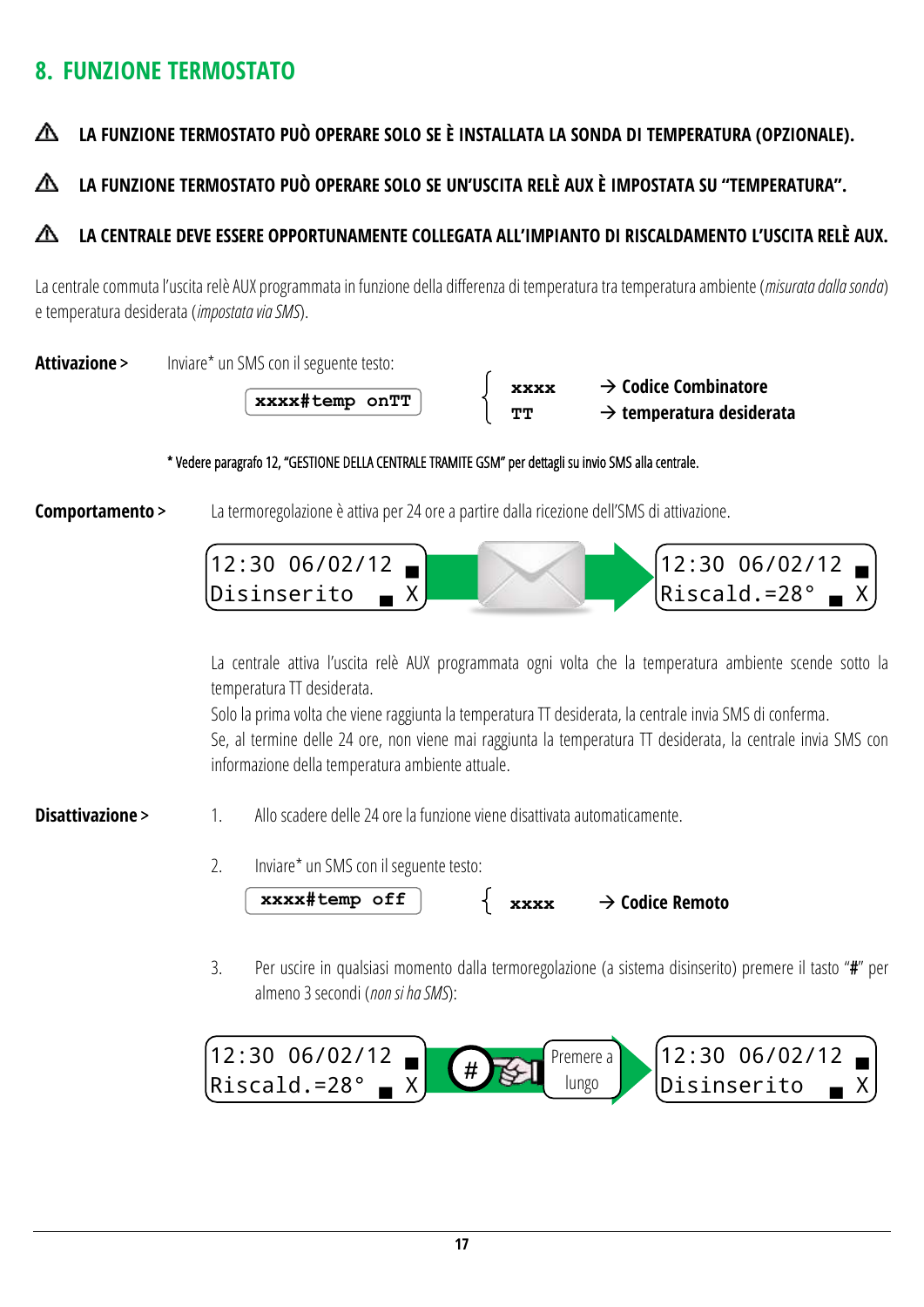## <span id="page-17-0"></span>**9. VERIFICA SEGNALE COMBINATORE / CREDITO SIM**

**LA DISPONIBILITÀ DI ALCUNE OPZIONI DI QUESTO MENU DIPENDE DALLA CORRETTA INSTALLAZIONE E CONFIGURAZIONE DEL COMBINATORE GSM INTERNO E DELLA SIM DI CENTRALE.**

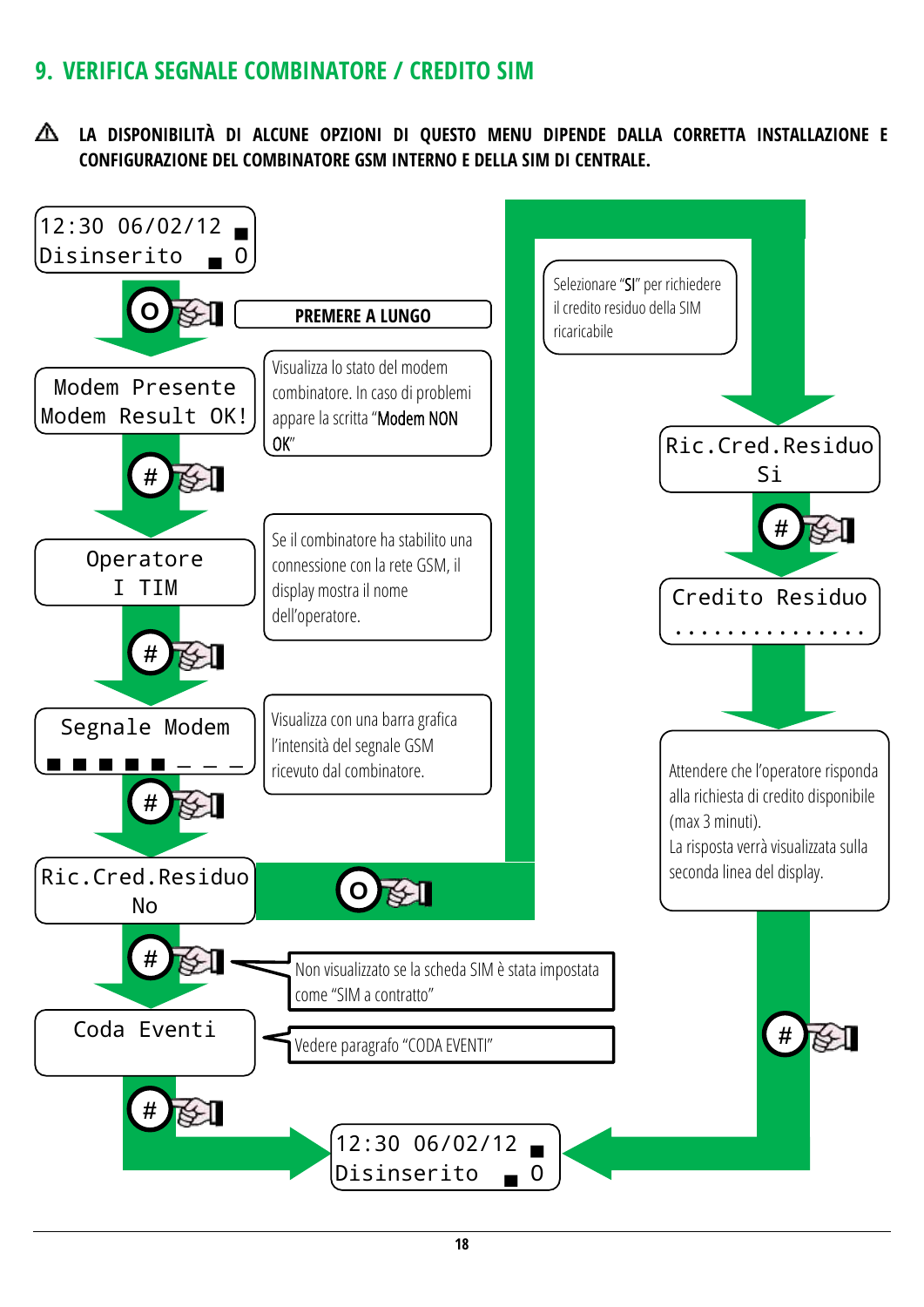## <span id="page-18-0"></span>**10. MENU UTENTE**

La centrale permette all'utente di impostare alcune funzioni (successivamente all'installazione), operando direttamente sui tasti collocati sul pannello frontale, senza la necessità di intervento da parte dell'installatore.

#### <span id="page-18-1"></span>**10.1. ENTRARE NEL MENU UTENTE**

Per entrare nel Menu Utente:

- **1.** Disinserire la centrale (anche se già disinserita)
- **2.** Entro 2 minuti, premere e tenere premuto il tasto "**X**" finché appare il Menu Utente



#### <span id="page-18-2"></span>**10.2. VOCI DEL MENU UTENTE**



#### <span id="page-18-3"></span>**10.3. PROGRAMMAZIONE OROLOGIO**

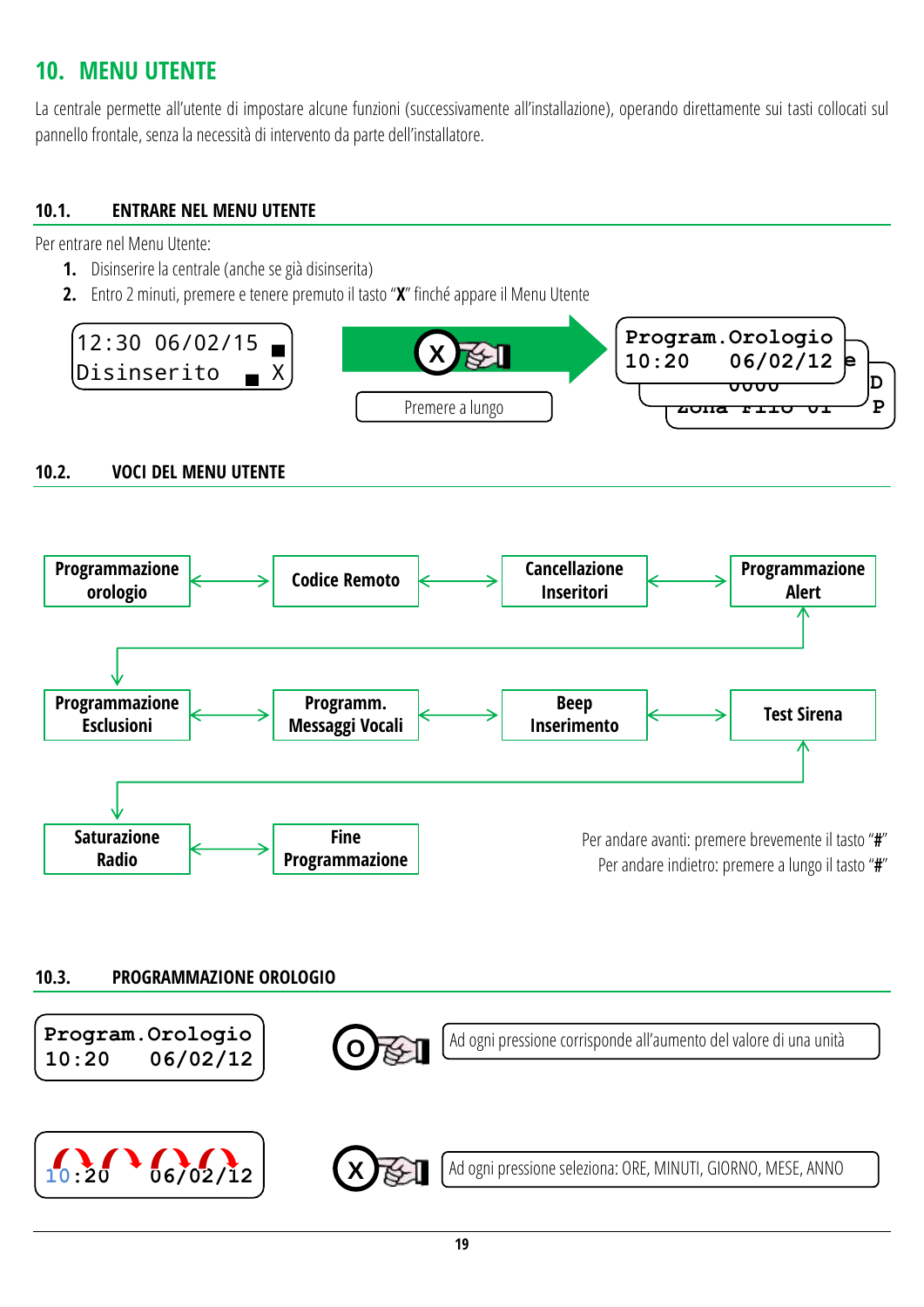#### <span id="page-19-0"></span>**10.4. CODICE REMOTO**

Questo è il codice di sicurezza a 4 cifre del combinatore, da inserire negli SMS per la programmazione e gestione, e per il menu vocale. Il valore di fabbrica è "0000" (quattro zeri). La centrale ignora qualsiasi comando con Codice Remoto errato.



#### **PER SICUREZZA, MODIFICARE SEMPRE IL CODICE COMBINATORE DI FABBRICA (0000) CON UNO PERSONALIZZATO** ⋀

#### <span id="page-19-1"></span>**10.5. CANCELLAZIONE INSERITORE**

Permette di visualizzare l'elenco degli inseritori memorizzati in centrale. Utile in caso di smarrimento chiavi.

Premendo il tasto "O" si passa all'inseritore successivo.

Per cancellare l'inseritore attualmente visualizzato, attendere che compaia la "X" (memoria occupata) e premere a lungo il tasto "X". Quando comparirà al posto della "X" lo "0" il radiocomando è cancellato.



#### <span id="page-19-2"></span>**10.6. PROGRAMMAZIONE ALERT**



#### <span id="page-19-3"></span>**10.7. PROGRAMMAZIONE ESCLUSIONE TEMPORANEA**

L'esclusione temporanea permette di disattivare uno o più sensori solo per il successivo inserimento dopodiché, una volta disinserito l'impianto, i sensori ritorneranno automaticamente attivi. Funzione utile ad esempio per inserire l'impianto in modo Totale ed escludere solo i sensori di una certa zona, in cui si potrà circolare liberamente senza generare un allarme, mentre tutte le altre zone rimarranno attive.

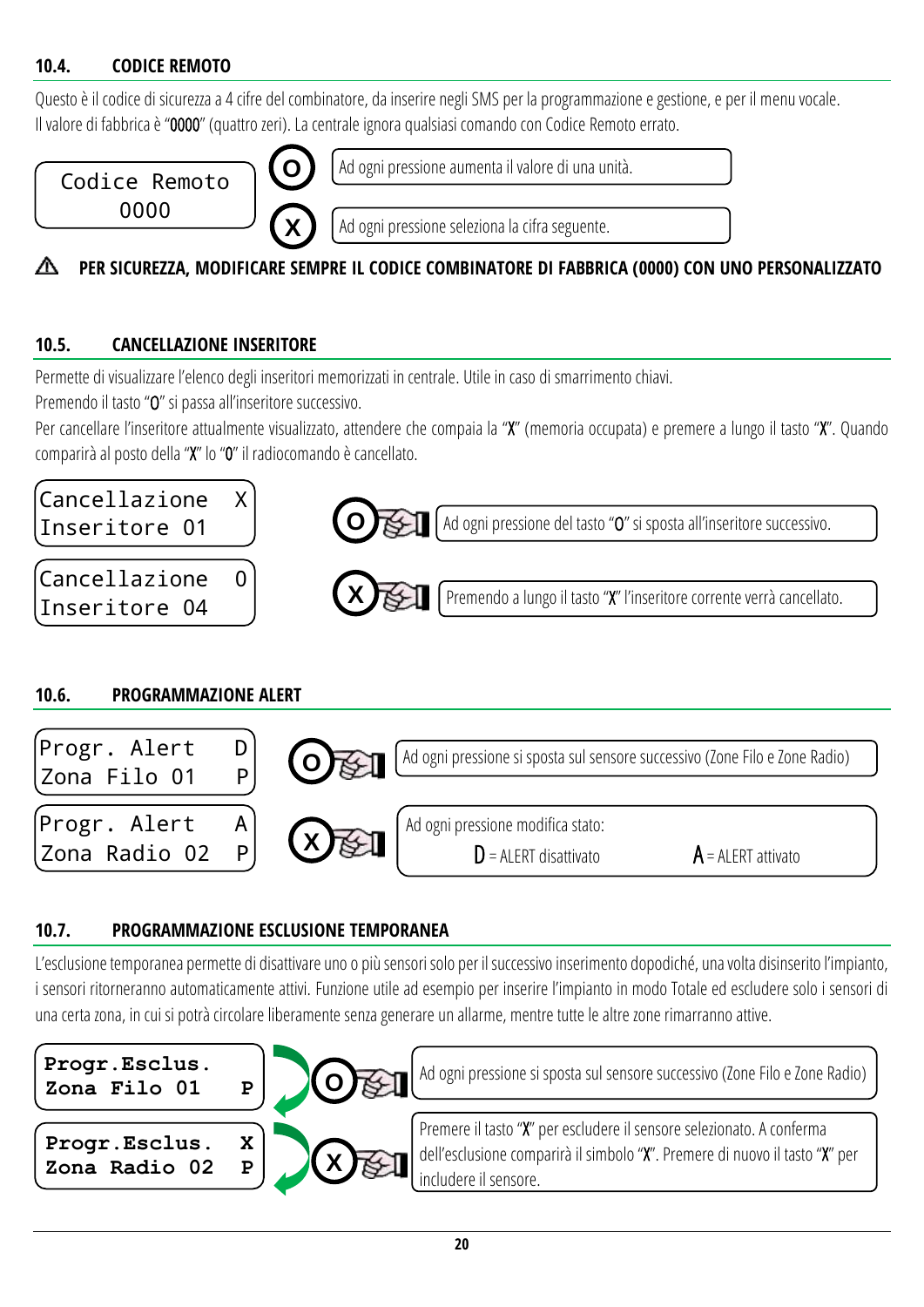<span id="page-20-0"></span>

| Prog.Msg. Vocale<br>MessaggiAllarme | Ad ogni pressione passa al messaggio successivo.                       |
|-------------------------------------|------------------------------------------------------------------------|
| Prog.Msg. Vocale                    | Pressione breve tasto "X": ascolto registrazione.                      |
| X                                   | Pressione a lungo tasto "X": registrazione messaggio (max 12 secondi). |
| Panico                              | Per fermare la registrazione premere brevemente il tasto "#"           |

Segue l'elenco dei messaggi vocali con il testo di default corrispondente (utile in caso sia necessario registrare nuovamente tali messaggi):

| <b>Messaggio vocale</b>  | Testo di default                                                  |
|--------------------------|-------------------------------------------------------------------|
|                          | ATTENZIONE: ogni messaggio può avere durata massima di 12 secondi |
| <b>Messaggio Allarme</b> | "Furto in atto"                                                   |
| <b>Al.Silenzioso</b>     | "Allarme silenzioso"                                              |
| <b>Panico</b>            | "Messaggio panico"                                                |
| Dis.Anticoerciz.         | "Disinserito con coercizione"                                     |
| <b>Disinserito</b>       | "Disinserito"                                                     |
| Ins. Totale              | "Inserito totale"                                                 |
| <b>Ins.Parziale</b>      | "Inserito parziale"                                               |
| Ins. Esterno             | "Inserito esterno"                                                |
| <b>Msg. Tecnico 01</b>   | "Digitare Codice Personale seguito da cancelletto (#)"            |
| <b>Msg. Tecnico 02</b>   | "Codice errato"                                                   |
| <b>Msg. Tecnico 03</b>   | "Comando non corretto"                                            |
| <b>Msg. Tecnico 04</b>   | "Per stato inserimento premere zero (0)"                          |
| <b>Msg. Tecnico 05</b>   | "Per disinserire premere uno (1)"                                 |
| <b>Msg. Tecnico 06</b>   | "Per inserire totale premere due (2)"                             |
| <b>Msg. Tecnico 07</b>   | "Per inserire parziale premere tre (3)"                           |
| <b>Msg. Tecnico 08</b>   | "Per inserire esterno premere quattro (4)"                        |
| <b>Msg. Tecnico 09</b>   | "Per ascolto ambientale premere otto (8)"                         |
| <b>Msg. Tecnico 10</b>   | "Per richiesta credito SIM premere nove (9)"                      |
| <b>Msg. Tecnico 11</b>   | "Richiesta credito in corso. Attendere SMS"                       |
| Msg. Sensore 01          | "Attenzione, rilevazione zona radio 1"                            |
|                          |                                                                   |
| Msg. Sensore 30          | "Attenzione, rilevazione zona radio 30"                           |

### **L'UTENTE PUÒ REGISTRARE UN TESTO DIVERSO DA QUELLO PROPOSTO**

#### <span id="page-20-1"></span>**10.9. BEEP INSERIMENTO/DISINSERIMENTO**



"Beep" di attivazione/disattivazione

Premere il tasto "X" per attivare (ON) o disattivare (OFF) la segnalazione acustica all'inserimento e disinserimento.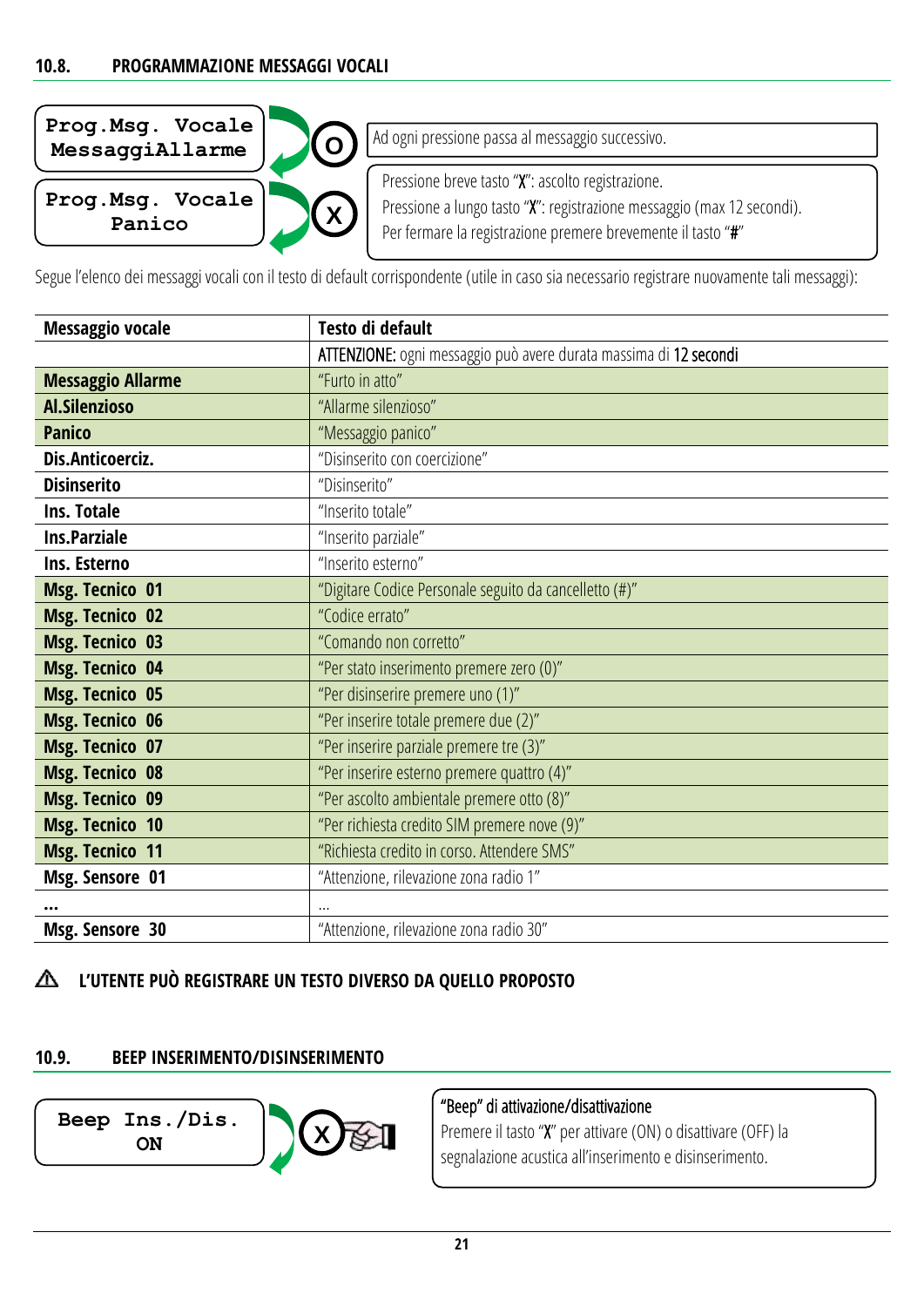#### <span id="page-21-0"></span>**10.10. TEST SIRENA**

Per verificare la qualità comunicazione radio tra sirena e centrale.



#### <span id="page-21-1"></span>**10.11. SATURAZIONE RADIO**



La centrale CE 60-8 GSM può analizzare la "qualità" ambientale dal punto di vista delle onde radio. Nell'area di installazione – infatti – potrebbero essere presenti una o più sorgenti di emissione radio (temporanee e/o fisse, intenzionali o meno): questisegnali potrebbero influire sulla corretta comunicazione del sistema di sicurezza.

Il test mostra a display (per tutta la durata del test) il conteggio raggiunto dal contatore digitale (**Cnt**) ed il livello di potenza radio captata(**Rx**):



La centrale prosegue il suo normale funzionamento anche a test attivo: è possibile effettuare inserimenti e disinserimenti. La funzione rimane attiva disabilitandosi automaticamente trascorse 2 ore.

Il test genera una particolare segnalazione acustica della durata di 30 secondi in caso sia stata rilevata una delle forme di "accecamento".

#### <span id="page-21-2"></span>**10.12. FINE PROGRAMMAZIONE**

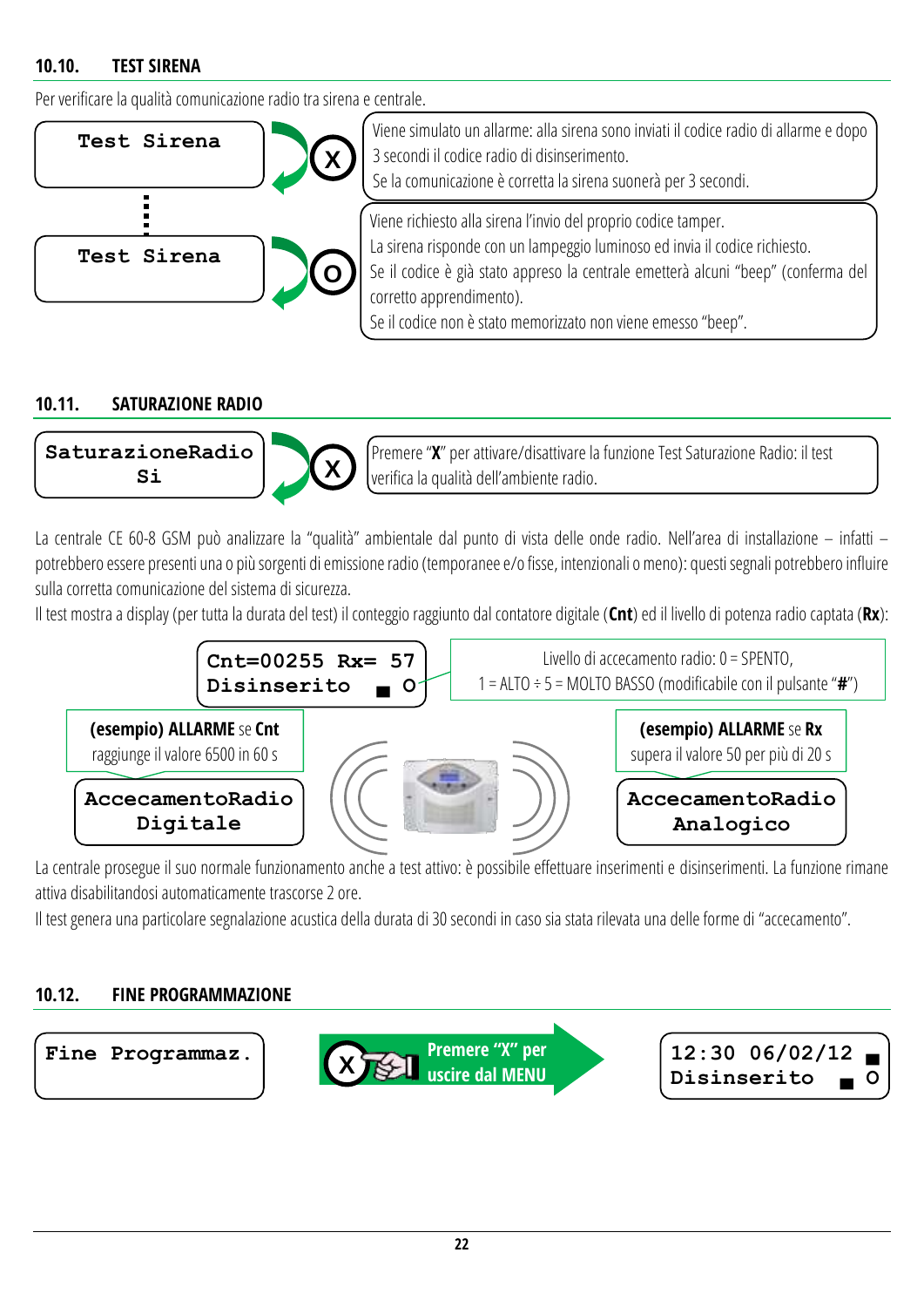### <span id="page-22-0"></span>**11. MENU VOCALE**

∧ **Il menu vocale sfrutta la tecnologia a toni DTMF.**

> **Il buon funzionamento di questo sistema dipende dalla qualità dei toni DTMF che pervengono alla centrale e che dipende da: livello del segnale GSM alla centrale, livello segnale GSM al telefono, qualità dei toni DTMF generati dal telefono, disturbi sulla rete GSM.**

> **A causa di questi fattori pertanto non può essere garantito sempre il corretto funzionamento della selezione a toni.**

> **In alternativa a questa funzione l'utente può ugualmente controllare la centrale utilizzando la gestione da remoto tramite SMS (vedere Manuale Utente, "Invio SMS di comando").**

⚠ **Il relè AUX non deve essere impostato come RING, altrimenti la chiamata alla centrale viene utilizzata per azionare il relè ed il menù vocale viene disattivato!**

E' possibile chiamare il numero telefonico della SIM in centrale per utilizzare un menù vocale: una voce propone un'azione, che viene eseguita se viene premuto il tasto corrispondente sulla tastiera del telefono.

**1.** Digitare il numero di telefono della SIM in centrale:



**3.** Seguire le indicazioni del menù vocale, digitando sulla tastiera del telefono i tasti corrispondenti all'opzione desiderata:



**4.** Al termine dell'operazione chiudere la conversazione.



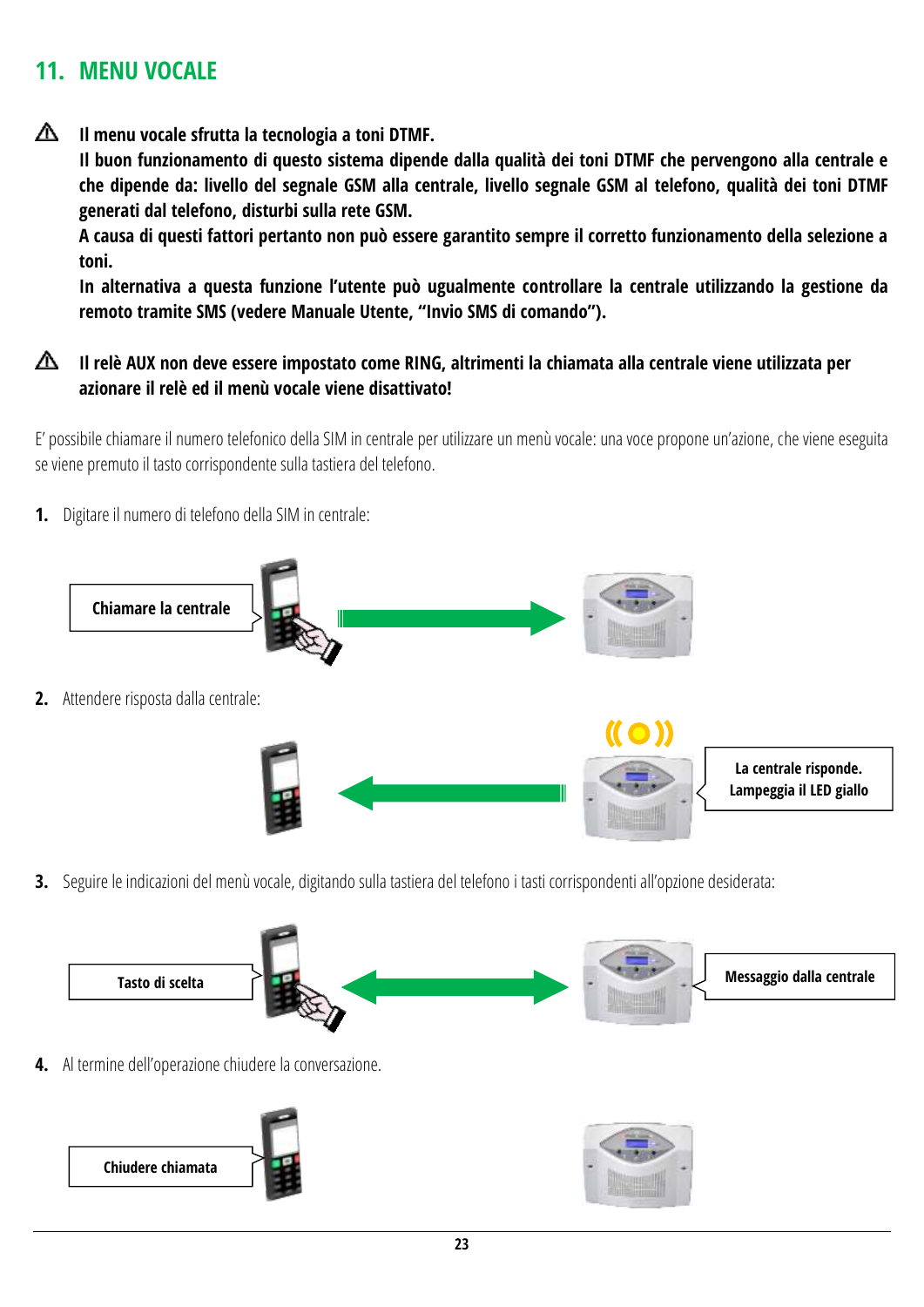#### <span id="page-23-0"></span>**11.1. VOCI DEL MENU VOCALE**

#### **Digitare il Codice Personale seguito da "#"**

#### Messaggio vocale corrispondente > Messaggio Tecnico 01

Per poter accedere alle opzioni del menu vocale è necessario digitare sul telefono il CODICE COMBINATORE (vedere paragrafo [CODICE](#page-19-0)  [REMOTO](#page-19-0)) seguito da "**#**". Dopo questo la centrale inizia la descrizione delle opzioni disponibili e dei tasti corrispondenti.

*Esempio: se il codice combinatore sceltodall'utente è 1234, dovrà digitare sul telefono:*

#### **1234#**

- ⚠ **E' possibile eseguire più azioni del menu vocale con la stessa chiamata. Per fare questo, dopo aver eseguito un'azione, premere il tasto "#" per tornare al menu principale. Selezionare quindi una nuova azione**
- △ **Quando si commette un errore nella digitazione la centrale avvisa l'utente con un messaggio vocale di "codice errato" (Messaggio vocale corrispondente > Messaggio Tecnico 02). Per tornare al menù principale premere "#".**
- ⚠ **La centrale permette l'ascolto del menù vocale per un tempo massimo di 1 minuto senza scegliere un'opzione, quindi chiude la chiamata. Questo tempo riparte dall'ultimo comando dato. Scegliere quindi l'opzione desiderata prima di questa scadenza.**

#### **STATO INSERIMENTO (TASTO 0)**  $\vert 0 \vert$

Messaggio vocale corrispondente > Messaggio Tecnico 04 Per conoscere in quale stato di inserimento sia l'impianto (Totale, Parziale, Esterno o Disinserito). Segue l'indicazione vocale dello stato attuale della centrale.

*Esempio: l'impianto è inserito TOTALE. L'utente premendo "0" (zero) sentirà:*

#### **"Inserito TOTALE"**

#### **DISINSERIRE (TASTO 1)** 1

Messaggio vocale corrispondente > Messaggio Tecnico 05 Per disinserire l'impianto da remoto. Segue l'indicazione vocale a disinserimento eseguito.

*Esempio: l'impianto è inserito TOTALE. L'utente premendo "1" disinserisce l'impianto e sentirà:*

**"Disinserito"**

#### **INSERIRE TOTALE (TASTO 2)** 2

#### Messaggio vocale corrispondente > Messaggio Tecnico 06

Per inserire l'impianto in modo TOTALE da remoto. Segue l'indicazione vocale ad inserimento eseguito.

*Esempio: l'impianto è disinserito. Premendo "2" si inserisce l'impianto in modo TOTALE e si sentirà:*

**"Inserito TOTALE"**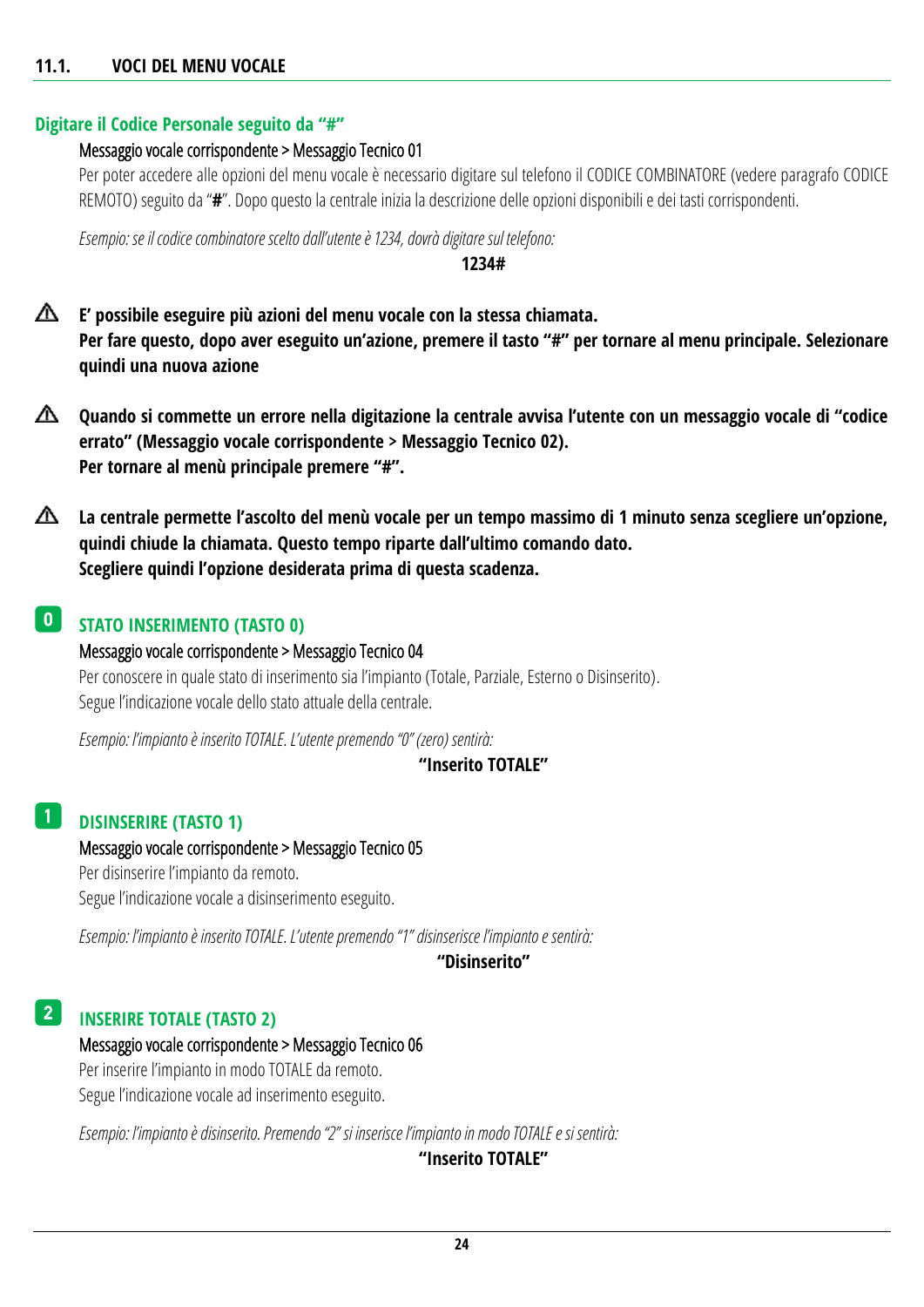#### **INSERIRE PARZIALE (TASTO 3)** 3

Messaggio vocale corrispondente > Messaggio Tecnico 07

Per inserire l'impianto in modo PARZIALE da remoto. Segue l'indicazione vocale ad inserimento eseguito.

*Esempio: l'impianto è disinserito. Premendo "3" si inserisce l'impianto in modo PARZIALE e si sentirà:*

**"Inserito PARZIALE"**

#### **INSERIRE ESTERNO (TASTO 4)** 4

Messaggio vocale corrispondente > Messaggio Tecnico 08

Per inserire l'impianto in modo ESTERNO da remoto. Segue l'indicazione vocale ad inserimento eseguito.

*Esempio: l'impianto è disinserito. Premendo "4" si inserisce l'impianto in modo ESTERNO e si sentirà:*

#### **"Inserito ESTERNO"**

#### **AMBIENTALE (TASTO 8)** 8

#### Messaggio vocale corrispondente > Messaggio Tecnico 09

Per iniziare l'ascolto – tramite il microfono a bordo della centrale – di ciò che avviene nell'ambiente in cui è installata. Dopo aver digitato "8" inizia l'ascolto ambientale.

L'ascolto ha una durata massima di 2 minuti, poi la centrale chiude la chiamata.

*Esempio: premendo "8" si attiva il microfono a bordo e si sentiranno i suoni dell'ambiente.*

#### **RICHIESTA CREDITO SIM (TASTO 9)** 9

#### Messaggio vocale corrispondente > Messaggio Tecnico 09

Per avviare la richiesta di credito residuo della SIM a bordo della centrale.

Dopo aver digitato "9" la centrale avvisa che la richiesta è stata inoltrata (*Messaggio vocale corrispondente > Messaggio Tecnico 11*). L'utente può chiudere la chiamata.

La centrale (*se è stata configurata correttamente*) richiede il credito residuo all'operatore. Quando riceverà l'SMS di credito residuo lo inoltrerà al numero che ha utilizzato il menu vocale per farne richiesta.

L'utente riceverà l'SMS di credito residuo.

*Esempio: la centrale ha a bordo una SIM dell'operatore TIM (programmata con il numero TIM 40916).*

*L'utente preme "9" La centrale chiama il numero 40916, riceve l'SMS di credito residuo e lo inoltra al numero dell'utente L'utente riceve l'SMS di credito residuo al proprio numero.*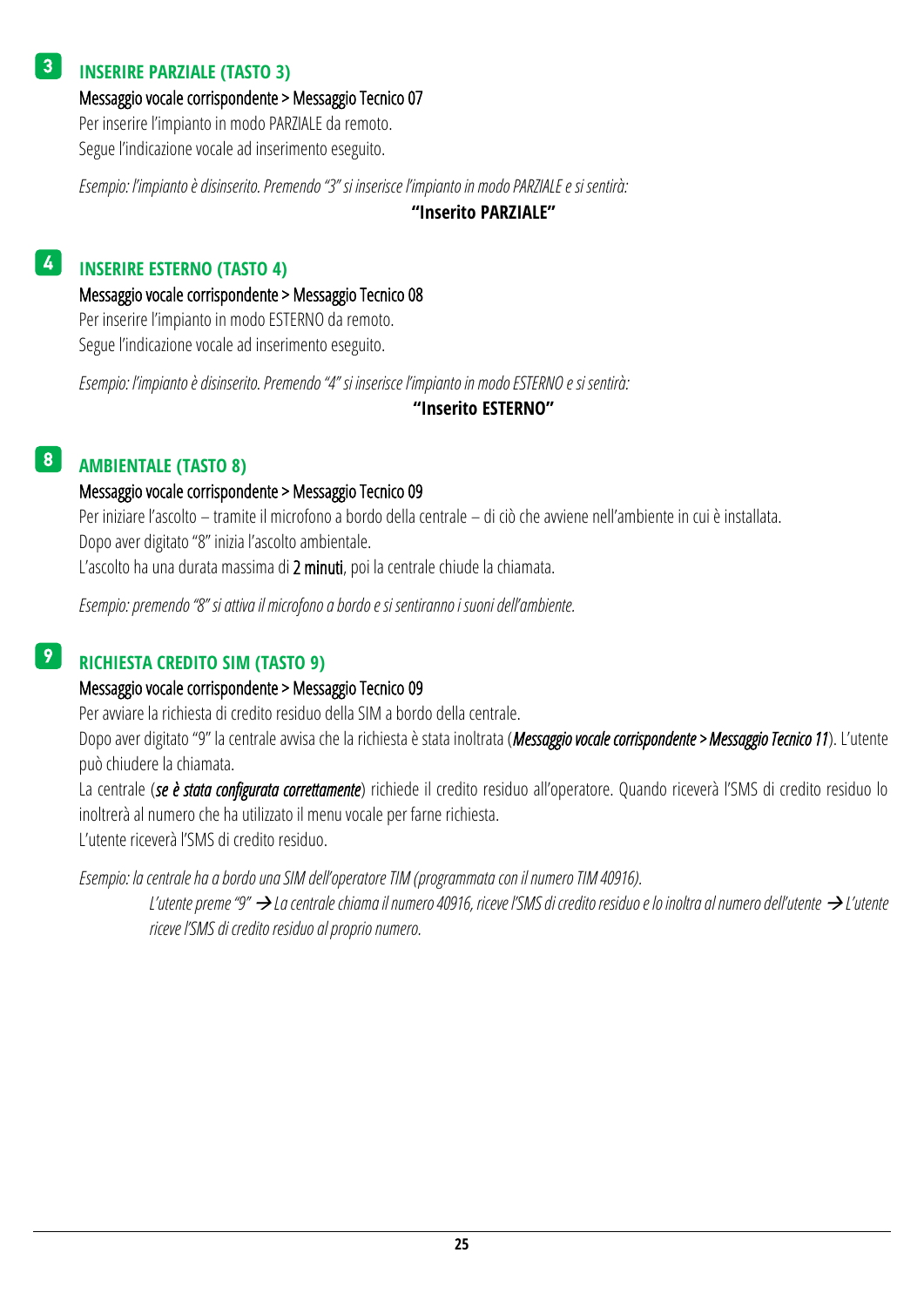## <span id="page-25-0"></span>**12. GESTIONE DELLA CENTRALE TRAMITE GSM**

La centrale può memorizzare fino ad 8 numeri telefonici a cui inviare segnalazioni tramite chiamata vocale e/o messaggi SMS.

#### <span id="page-25-1"></span>**12.1. PROGRAMMAZIONE DI FABBRICA**

Tutti i numeri sono programmati in fabbrica con una associazione standard di avvisi da inviare. E' possibile modificare questa programmazione tramite software (solo per installatori).

Memorizzare i numeri telefonici nelle posizioni corrispondenti al tipo di avviso che si desidera ricevere seguendo lo schema seguente.

|                        | Tel. 1 $*$ | Tel. $2$ ** | Tel. $3$ ** | Tel. 4 $**$ | Tel. 5 *** | Tel. $6***$ | Tel. 7 *** | Tel. 8 *** |
|------------------------|------------|-------------|-------------|-------------|------------|-------------|------------|------------|
| <b>SMS</b>             |            |             |             |             |            |             |            |            |
| Stato Inserimento      | ●          |             |             |             |            |             |            |            |
| Allarme                | $\bullet$  | $\bullet$   | $\bullet$   | $\bullet$   |            |             |            |            |
| Panico                 | $\bullet$  |             |             |             |            |             |            |            |
| Allarme Silenzioso     |            | $\bullet$   | $\bullet$   |             |            |             |            |            |
| Supervisione           | ●          | $\bullet$   |             |             |            |             |            |            |
| Stato Alimentazione    | $\bullet$  | $\bullet$   | $\bullet$   |             |            |             |            |            |
| Stato Batteria         | $\bullet$  | $\bullet$   | $\bullet$   |             |            |             |            |            |
| <b>CHIAMATA VOCALE</b> |            |             |             |             |            |             |            |            |
| Allarme                | ●          |             |             |             |            | $\bullet$   | $\bullet$  |            |
| Panico                 | $\bullet$  | $\bullet$   | $\bullet$   |             |            |             |            |            |
| Allarme Silenzioso     |            | ●           |             |             |            |             |            |            |

**\*** La posizione di memoria numero 1 è speciale e può contenere solamente un numero mobile(la scadenza SIM viene inviata solo a questo numero).

**\*\*** Programmare in queste posizioni solo numeri di cellulare.

**\*\*\*** Programmare in queste posizioni numeri di rete fissa, di emergenza e cellulare

#### **IN CASO DI ALLARME VENGONO PRIMA INVIATI TUTTI GLI SMS POI EFFETTUATE TUTTE LE CHIAMATE** ѧ

#### **DURANTE L'INVIO DEGLI SMS LA CENTRALE VISUALIZZA SUL DISPLAY:**

INVIO EVENTO

#### **SMS**

- Stato inserimento: ad ogni inserimento/disinserimento viene inviato un SMS contenente il nuovo stato di attivazione e chi ha operato.
- Allarme: segnalazione di allarme in corso.
- Panico: avviso di evento PANICO.
- Allarme Silenzioso: avviso di evento ALLARME SILENZIOSO.
- Supervisione: informazione di corretto funzionamento del modem interno (di fabbrica l'avviso ha cadenza mensile).
- Stato Alimentazione: segnalazione di mancanza/ripristino della rete elettrica e stato batteria.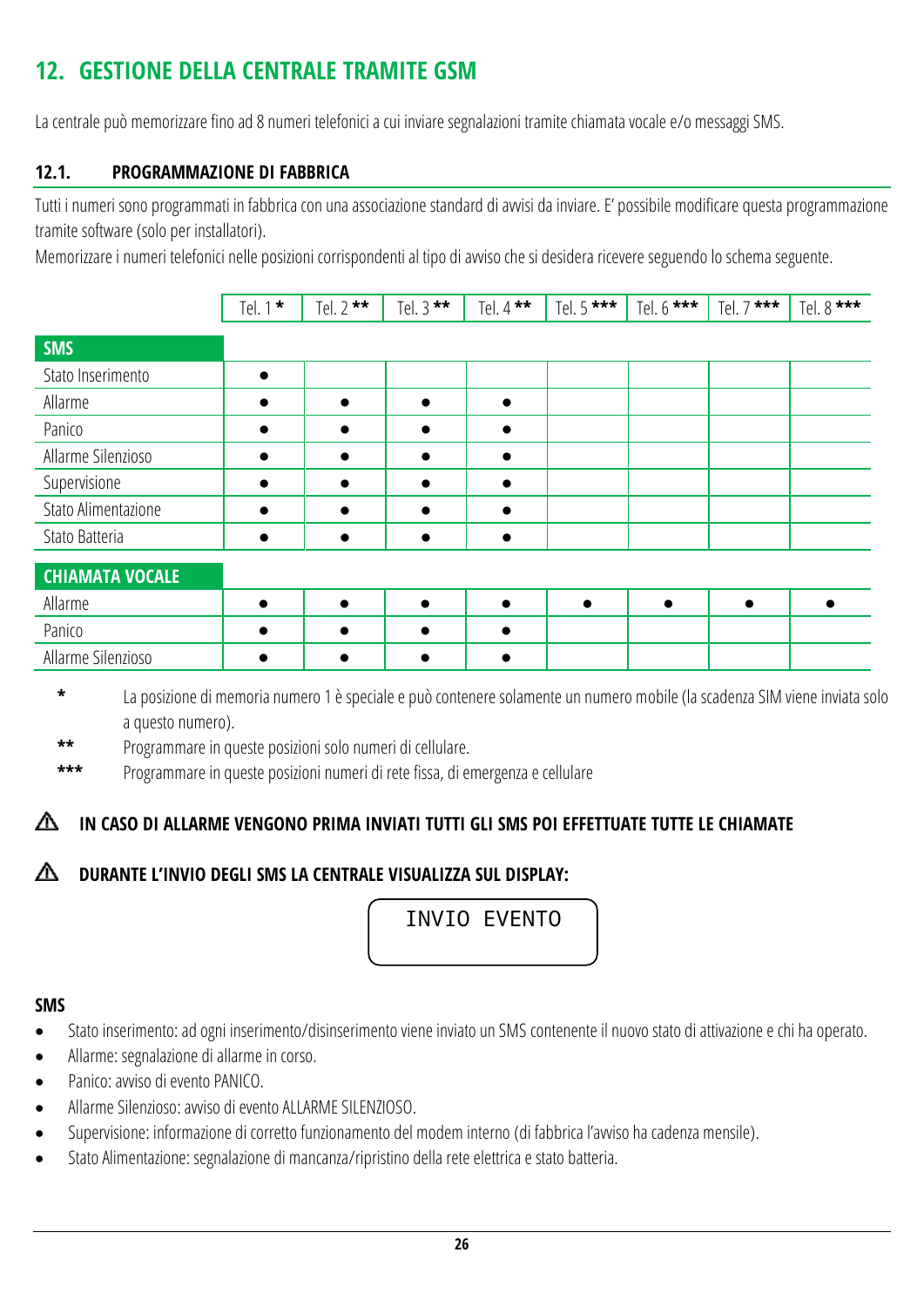#### **CHIAMATA VOCE**

Chiamata vocale: avviso in caso di eventi di allarme, panico o allarme silenzioso.

- ◭ **DURANTE LA CHIAMATA VOCALE DI ALLARME, E' POSSIBILE BLOCCARE LA CHIAMATA IN CORSO SEMPLICEMENTE DIGITANDO SULLA TASTIERA DEL TELEFONO IL CODICE "0#" (ZERO + #).**
- ⚠ **DURANTE LA CHIAMATA VOCALE DI ALLARME, E' POSSIBILE AZZERARE LA CODA DI SMS E CHIAMATE (LA CENTRALE RIMANE INSERITA) SEMPLICEMENTE DIGITANDO SULLA TASTIERA DEL TELEFONO IL CODICE "xxxx#" (CODICE REMOTO + #). GLI EVENTI ALLARME SILENZIOSO E PANICO NON VENGONO BLOCCATI.**
- ◭ **DURANTE LA CHIAMATA VOCALE DI ALLARME, E' POSSIBILE FAR SMETTERE LA SUONATA DELLE SIRENE E AZZERARE LA CODA DI SMS E CHIAMATE (LA CENTRALE RIMANE INSERITA) SEMPLICEMENTE DIGITANDO SULLA TASTIERA DEL TELEFONO IL CODICE "1#" (UNO + #).**

#### <span id="page-26-0"></span>**12.2. CODICE REMOTO**

Il CODICE REMOTO è un codice di sicurezza da inserire nei comandi SMS e per accedere al Menu Vocale. La centrale ignora qualsiasi comando con Codice Remoto errato. Di fabbrica è:

#### 0 0 0 0 (*quattro zeri*)

ed è modificabile dall'utente e dall'installatore.

#### ∧ **PER MOTIVI DI SICUREZZA SI RACCOMANDA DI PERSONALIZZARE SEMPRE IL CODICE REMOTO DI FABBRICA!**

#### <span id="page-26-1"></span>**12.3. COMPORTAMENTO DELLA CENTRALE**

In caso di allarme, la centrale invia prima tutti gli sms e poi inizia a chiamare il primo numero abilitato all'opzione chiamata, per il numero di volte impostato. Poi – in sequenza – chiama il secondo numero abilitato per il numero di volte impostato… e cosi via sino a chiamare tutti i numeri abilitati alla chiamata.

Quindi, se si vuole che la centrale chiami velocemente tutti i numeri:

- impostare un numero di chiamate pari a uno (*modificabile dall'installatore*) *oppure*
- chi riceve la chiamata, dopo aver ascoltato il messaggio, deve bloccare digitando **0#** (vedere "Blocco chiamate in corso", paragrafo 12) la sua chiamata. Il combinatore passa subito al successivo numero in memoria.

#### <span id="page-26-2"></span>**12.4. FUNZIONE "SINGOLO SMS" (MODIFICABILE DALL'INSTALLATORE)**

In caso di rilevazione di più zone durante lo stesso ciclo di allarme e se è disabilitata la funzione "Singolo SMS", la centrale invia un SMS per ogni rilevazione delle zone, in modo da ricostruire il percorso degli eventi e sapere cosa sta succedendo in caso di allarme.

Se "Singolo SMS" è abilitato, per ogni ciclo di allarme, verrà inviato un solo sms a tutti i numeri inseriti ed abilitati relativo al primo sensore che ha fatto partire l'allarme; successivamente la centrale effettua le chiamate con la procedura descritta sopra.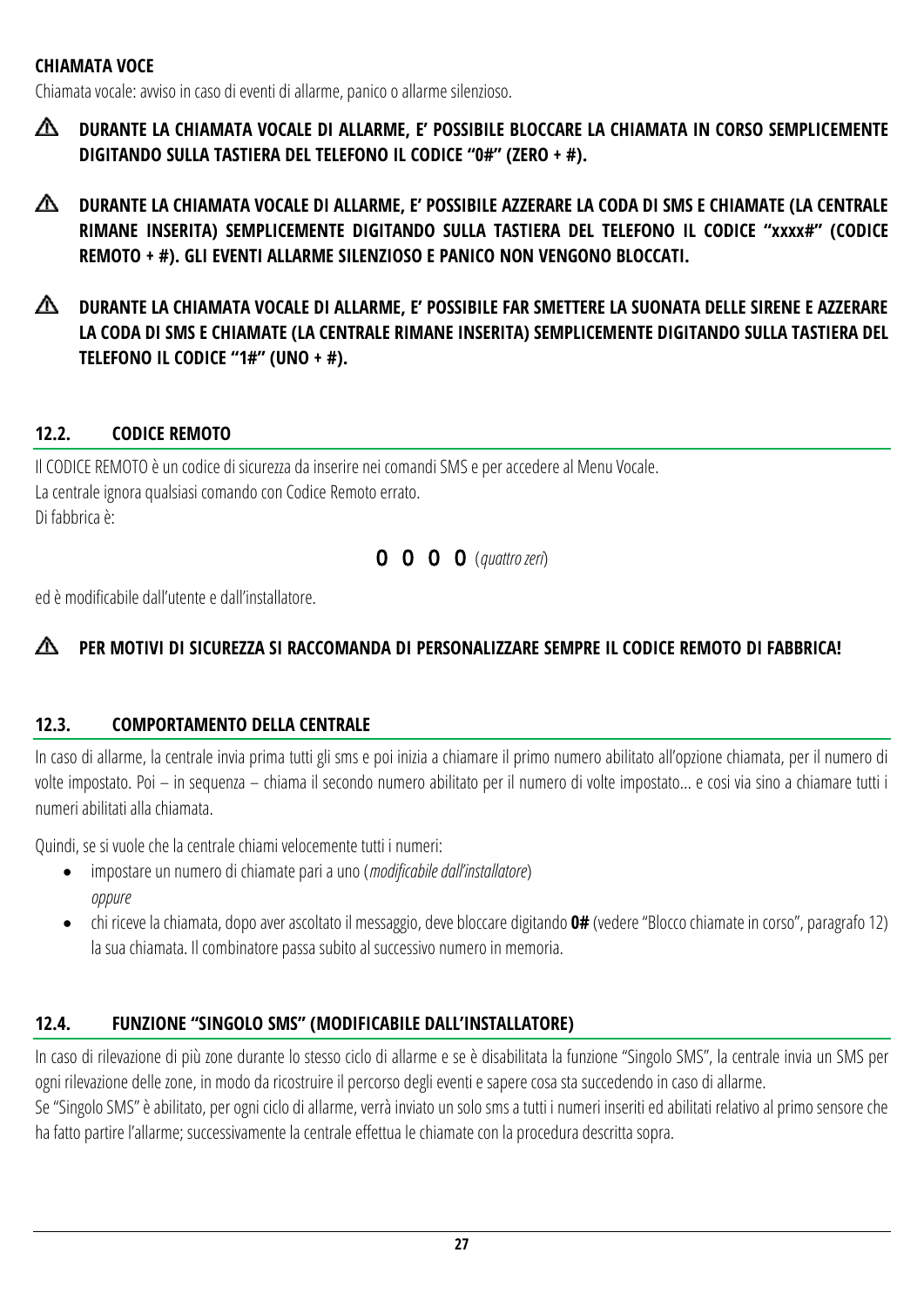<span id="page-27-0"></span>La centrale – se dotata di SIM attiva – è sempre predisposta alla ricezione di comandi SMS.

## **OGNI COMANDO SMS DEVE INIZIARE CON IL CODICE COMBINATORE (INDICATO DI SEGUITO CON "XXXX")**

### **LA CENTRALE ACCETTA COMANDI SMS DA QUALSIASI NUMERO DI TELEFONO**

## **I COMANDI SMS CONTENGONO DEGLI SPAZI AL LORO INTERNO CHE DEVONO ESSERE INSERITI COME INDICATO!**

| Comando                     | <b>Funzione</b>                                                                            |                                          |  |
|-----------------------------|--------------------------------------------------------------------------------------------|------------------------------------------|--|
| xxxx#date ddmmyy            | Modifica la data della centrale. Il formato da inserire è:<br>$dd =$ giorno<br>$mm = mese$ | $yy = anno$                              |  |
| xxxx#time hhmm              | Modifica l'ora della centrale. Il formato da inserire è:<br>$hh = ora$<br>$mm = minuti$    |                                          |  |
| xxxx#alerton                | Abilita la funzione Alert                                                                  |                                          |  |
| xxxx#alertoff               | Disabilita la funzione Alert                                                               |                                          |  |
| xxxx#out Nonttt             | Accende il relè AUX- $N(N = 1, 2 \text{ o } 3)$ per the secondi (da 001 a 999)             |                                          |  |
| xxxx#out Non                | Accende il relè AUX-N                                                                      |                                          |  |
| xxxx#out Noff               | Spegne il relè AUX-N                                                                       |                                          |  |
| xxxx#temp NonII             | Accende il relè AUX-N per termoregolazione a $\Pi$ gradi, per 24 ore                       |                                          |  |
| xxxx#temp Noff              | Disattiva il relè AUX-N per termoregolazione                                               |                                          |  |
| xxxx#instot                 | Inserimento totale                                                                         | La centrale risponde con un SMS di       |  |
| xxxx#inspar                 | Inserimento parziale                                                                       | conferma dell'inserimento remoto, con    |  |
| xxxx#insext                 | Inserimento esterno                                                                        | indicazione delle eventuali porte aperte |  |
| xxxx#disins                 | Disinserimento                                                                             |                                          |  |
| xxxx#stop                   | Stop chiamate: ferma tutte le chiamate in corso                                            |                                          |  |
| xxxx#status                 | Restituisce stato inserimento centrale e stato delle uscite                                |                                          |  |
| xxxx#signal                 | Restituisce il livello del segnale GSM modem                                               |                                          |  |
| xxxx#listen                 | Ascolto ambientale fino a 5 minuti                                                         |                                          |  |
| xxxx#config                 | Restituisce configurazione num. telefoni attuale                                           |                                          |  |
| xxxx#riccre                 | Richiesta credito SIM: la centrale risponde con SMS di credito residuo                     |                                          |  |
| xxxx#num <u>n</u> yyyyyyyyy | Programmazione numero di telefono "wwwww" in posizione "n"                                 |                                          |  |
| <u>xxxx</u> #del <u>n</u>   | Cancellazione del numero di telefono in posizione "n"                                      |                                          |  |
| xxxx#scad DDD               | Imposta il numero di giorni DDD per il promemoria di "SIM in scadenza"                     |                                          |  |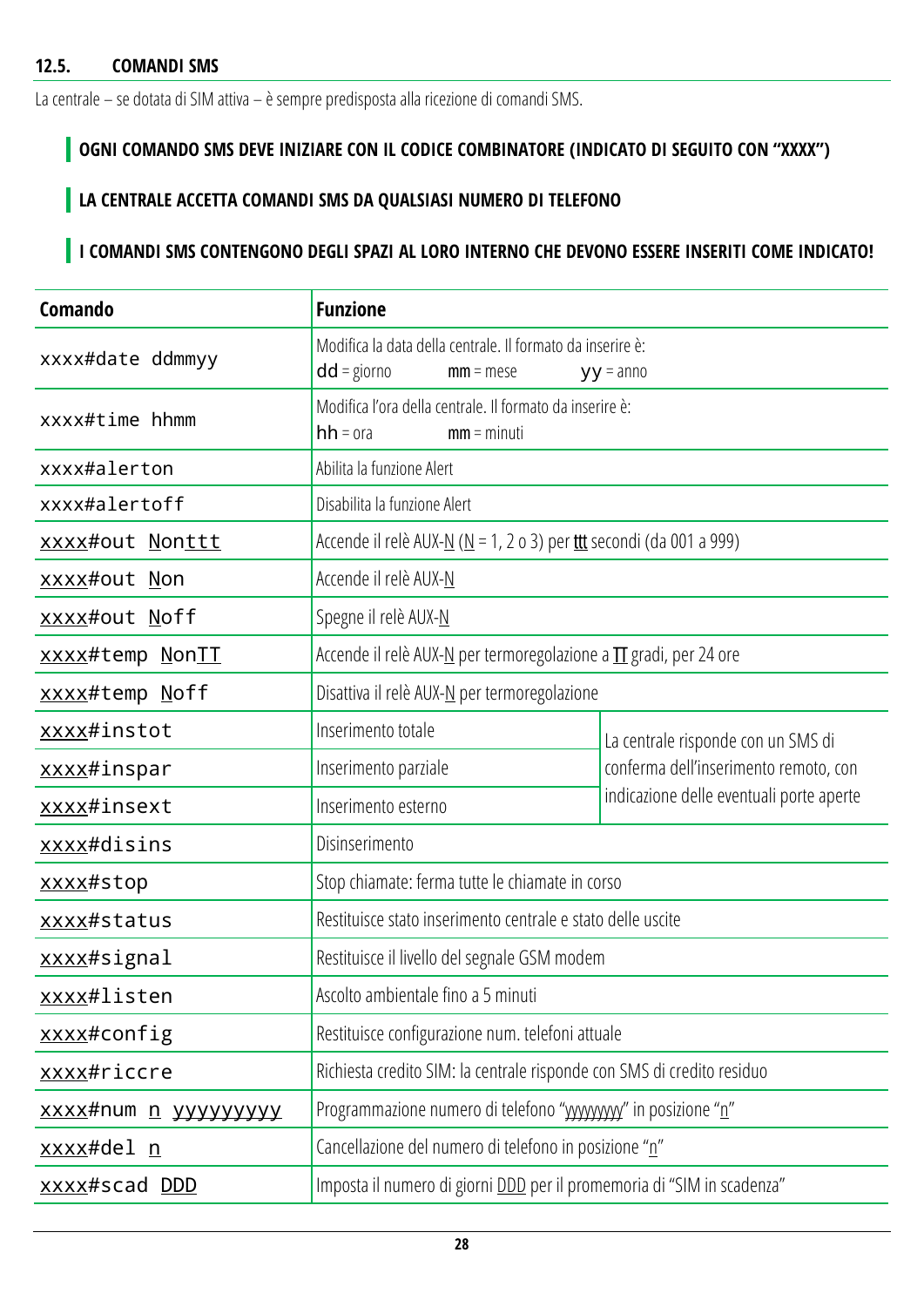| xxxx#extincl     | Include i sensori E agli inserimenti Totale e Parziale                                                           |                                                                                                 |  |  |
|------------------|------------------------------------------------------------------------------------------------------------------|-------------------------------------------------------------------------------------------------|--|--|
| xxxx#extescl     | Esclude i sensori E agli inserimenti Totale e Parziale                                                           |                                                                                                 |  |  |
| xxxx#version     | Richiede la versione della centrale: il richiedente riceve un SMS con la versione della centrale                 |                                                                                                 |  |  |
|                  | Tempo di "esistenza in vita" del modem GSM<br>$\underline{D}$ è il valore del tempo secondo la tabella seguente: |                                                                                                 |  |  |
| xxxx#eiv D       | • $D = 0 \rightarrow 12$ ore<br>• $D = 1 \rightarrow 24$ ore<br>• $D = 2 \rightarrow 48$ ore                     | • $D = 3 \rightarrow 72$ ore<br>$D = 4 \rightarrow 1$ settimana<br>• $D = 5 \rightarrow 1$ mese |  |  |
| xxxx#abilrem     | Abilita la comunicazione da remoto (programmazione remota via GPRS)                                              |                                                                                                 |  |  |
| xxxx#fineabilrem | Disabilita la comunicazione da remoto                                                                            |                                                                                                 |  |  |

### **AD OGNI SMS DI COMANDO RICEVUTO, LA CENTRALE RISPONDE SEMPRE CON UN SMS DI CONFERMA O ERRORE**

#### <span id="page-28-0"></span>**12.6. AGGIUNGERE NUMERI ALLA RUBRICA**

Inviare un messaggio SMS per ogni numero da aggiungere. Il testo del messaggio SMS è(spazi compresi):

#### xxxx#num n qqqqqqqqqqqq

xxxx Codice Combinatore di sicurezza

n Posizione di memoria da 1 a 8

qqqqqqqqq Numero di telefono da memorizzare preceduto dal prefisso internazionale senza lo 00 (per l'Italia è 39)

*Esempio*: Numero di cellulare da programmare: 3334444444 Codice Remoto: 0000 (di fabbrica) Posizione di memoria in cui inserire il numero: 3 SMS di comando da inviare:

#### 0000#num 3 393334444444

(le cifre "39" prima del numero sono state inserite per le chiamate di un numero italiano)

E' possibile programmare il combinatore interno per effettuare chiamate anche verso numeri di rete fissa.

### **LA POSIZIONE DI MEMORIA NUMERO 1 È SPECIALE E PUÒ CONTENERE SOLAMENTE UN NUMERO GSM (LA SCADENZA SIM VIENE INVIATA SOLO A QUESTO NUMERO).**

*Esempio*: Il sig. Rossi vuole ricevere una chiamata dalla centrale in caso di allarme sul numero di rete fissa 011.77.55.333 (potrebbe essere il numero della seconda casa o di un parente); programmerà (come ha fatto nell'esempio precedente, via SMS) nella centrale anche questo numero così:

0000#num 5 390117755333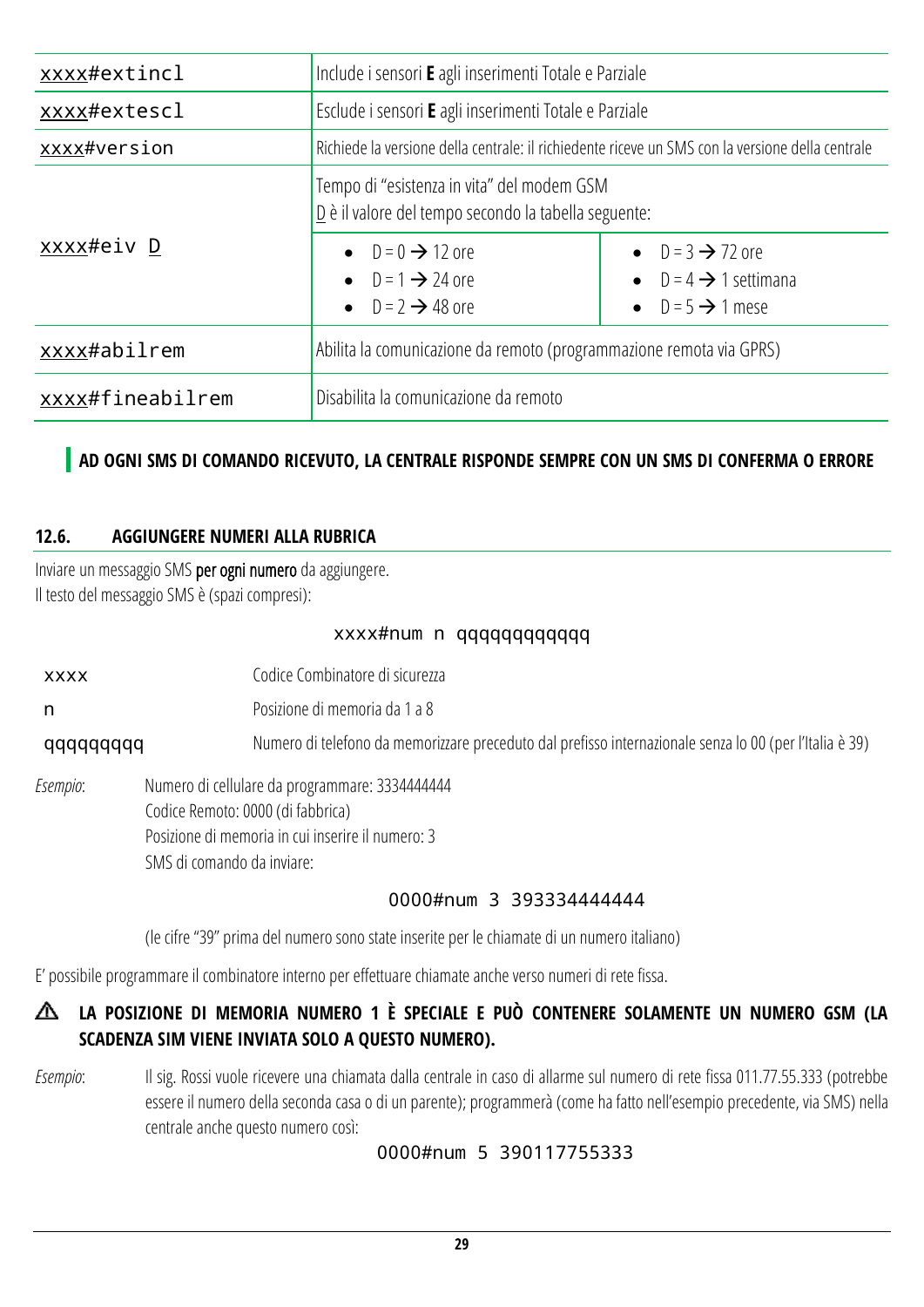#### <span id="page-29-0"></span>**12.7. CANCELLAZIONE NUMERO TELEFONICO**

Per cancellare un numero di telefono in memoria:

xxxx#del *n* Cancellazione del numero memorizzato in posizione "n"

*Esempio*: in memoria, in posizione 5, è presente il numero di telefono 011.77.55.333. Il sig. Rossi vuole cancellare questo numero, quindi invia l'SMS seguente (il codice di sicurezza è 0000):

#### 0000#del 5

#### <span id="page-29-1"></span>**12.8. NUMERI PUBBLICA EMERGENZA**

E' possibile programmare i numeri di pubblica emergenza (esempio: 112, 113, 118…) in modo analogo agli altri numeri telefonici, OMETTENDO il prefisso internazionale 39:

*Esempio*: Il sig. Rossi vuole ricevere programmare il numero della Polizia di Stato:

#### 0000#num 5 113

#### <span id="page-29-2"></span>**12.9. RICHIESTA CREDITO SIM**

Per conoscere il credito residuo della scheda SIM in centrale, impostare correttamente in centrale il tipo di SIM (vedere MANUALE INSTALLATORE) ed inviare il seguente comando:

xxxx#riccre Avvia la richiesta credito SIM all'operatore telefonico: la centrale risponde con SMS di credito residuo. In caso di connessione fallita la centrale invia "Nessuna risposta da operatore riprovare più tardi".

La centrale richiede il credito residuo all'operatore e invia l'informazione ricevuta al numero che ha inviato la richiesta. Possono essere gestiti anche gli *SMS speciali di servizio sul credito* degli operatori TIM e VODAFONE.

#### <span id="page-29-3"></span>**12.10. COMANDO SMS PER PROMEMORIA SCADENZA SIM**

Tra le funzioni programmabili via SMS è importante evidenziare la possibilità di impostare la scadenza SIM della centrale per esserne automaticamente avvertiti.

Si imposta il numero di giorni dopo i quali la centrale invierà un SMS di scadenza della SIM. Se il numero di giorni è impostato a "0" (zero) questo servizio è disattivato.

xxxx#scad yyy Fissa un promemoria di scadenza SIM fra yyy giorni.

- **L'AVVISO DI SCADENZA SIM VERRÀ INVIATO DALLA CENTRALE SOLAMENTE AL NUMERO MEMORIZZATO IN**  ѧ **POSIZIONE 1 DEL COMBINATORE.**
- ∧ **DOPO AVER RAGGIUNTO LA SCADENZA ED AVER TRASMESSO L'SMS, QUESTA FUNZIONE È DISATTIVATA. PERTANTO È NECESSARIO REIMPOSTARE I GIORNI DI SCADENZA CON UN NUOVO SMS.**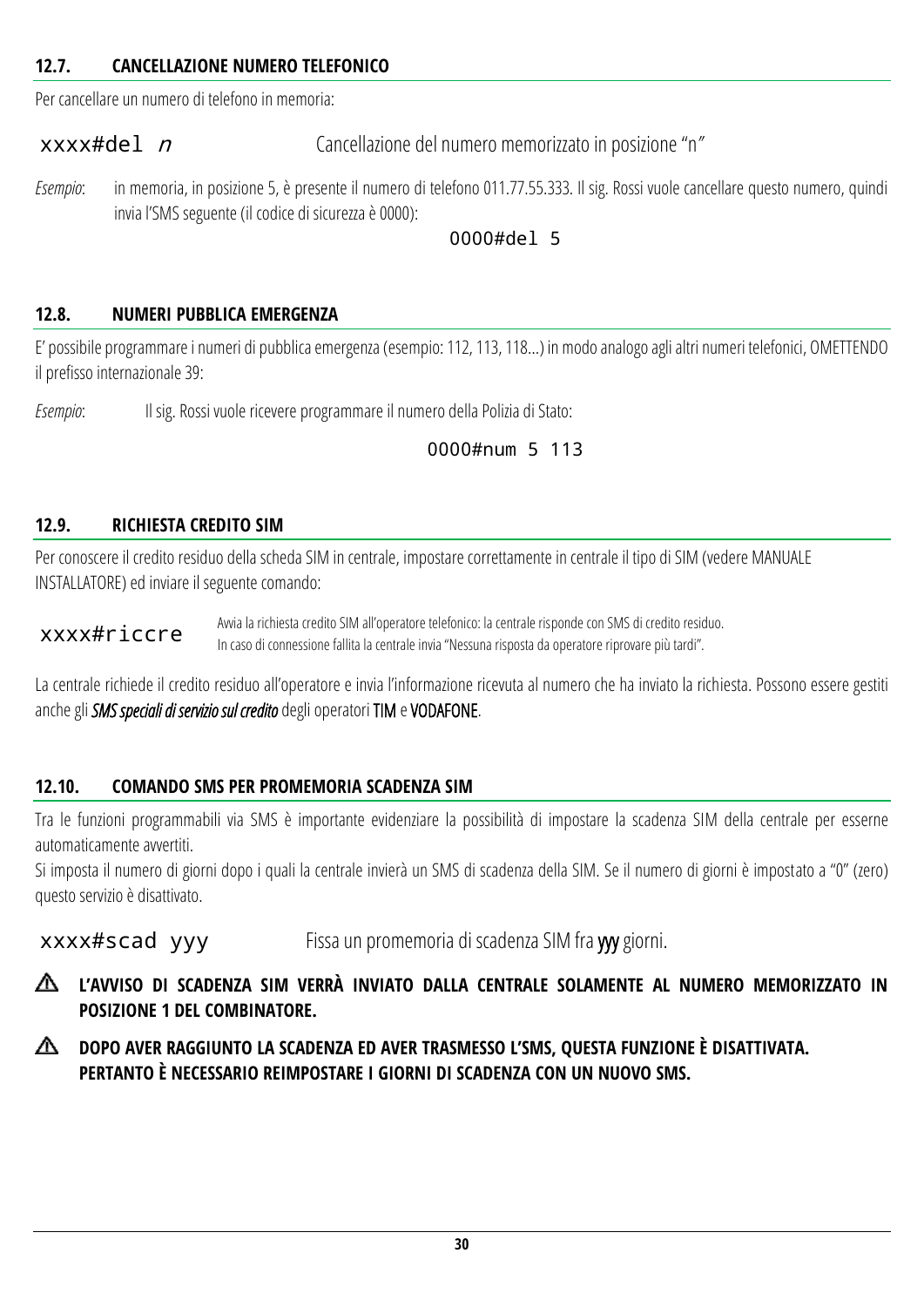<span id="page-30-0"></span>Tutti gli SMS inviati dalla centrale contengono una prima riga che descrive l'evento avvenuto e una seconda riga con la data/ora dell'evento.

"Zona Radio 01 R 10:07 11/10/11"

**Riga di evento Data e ora**

Eventi di allarme: la prima riga descrive l'evento generato e contiene il nome del sensore (impostato da software) e il qualificatore dell'evento (esempio porta aperta, tapparella, …).

I qualificatori possono essere:

| ALLARME AUTOESCLUSIONE        | TAMPER SENSORE RADIO      |
|-------------------------------|---------------------------|
| ALLARME CTSR TAPPARELLA       | MOSKITO SENSORE FRONTALE  |
| ALLARME CTSR URTO             | MOSKITO SENSORE SINISTRO  |
| ALLARME CTSR CONTATTO ESTERNO | MOSKITO SENSORE DESTRO    |
| ALLARME CTSR CONTATTO INTERNO | MOSKITO ELUSIONE SINISTRO |
| SUPERVISIONE MANCATA          | MOSKITO MASKING           |
| BATTERIA BASSA SENSORE RADIO  | MOSKITO ELUSIONE DESTRO   |

Eventi "speciali": utilizzano le scritte impostate nella scheda "messaggi" (software):

| ALLARME TAMPER FILO      | ALLARME ASSENZA RETE |
|--------------------------|----------------------|
| ALLARME ACCECAMENTO      | ALLARME RITORNO RETE |
| ALLARME BATTERIA BASSA   | ALLARME EFFRAZIONE   |
| ALLARME BATTERIA RITORNO |                      |

Eventi di cambio stato: la prima riga contiene il nome dell'inseritore (impostato da software) e una lettera che descrive il tipo di inserimento:

| $=$ lotale   | Esterno<br>$\sim$<br>$\overline{\phantom{0}}$<br><u>.</u><br>.          |
|--------------|-------------------------------------------------------------------------|
| ' = Parziale | $\sqrt{2}$<br>''Isinseritu<br>$\overline{\phantom{0}}$<br>$\equiv$<br>◡ |

Eventi "speciali" per gli inseritori: utilizzano la descrizione impostata nella scheda "messaggi" (software):

| PANICO                                  | <b>COERCIZIONE</b>                |
|-----------------------------------------|-----------------------------------|
| <b>ARME</b><br>TF)<br>⊦AI               | <b>SIM</b><br>` CADEN <i>L</i> A. |
| <b>SMS SUPERVISIONE</b><br><b>INVIO</b> |                                   |

In caso di errori: vengono inviati degli SMS in risposta ai comandi SMS inviati dall'utente:

| Error: NO Valid Command. Il comando non è scritto correttamente | Se l'invio Contact-ID GPRS fallisce viene inviato un SMS con |  |
|-----------------------------------------------------------------|--------------------------------------------------------------|--|
| Error: NO Valid Code. Il Codice Remoto non è corretto           | llevento al numero di telefono (se impostato)                |  |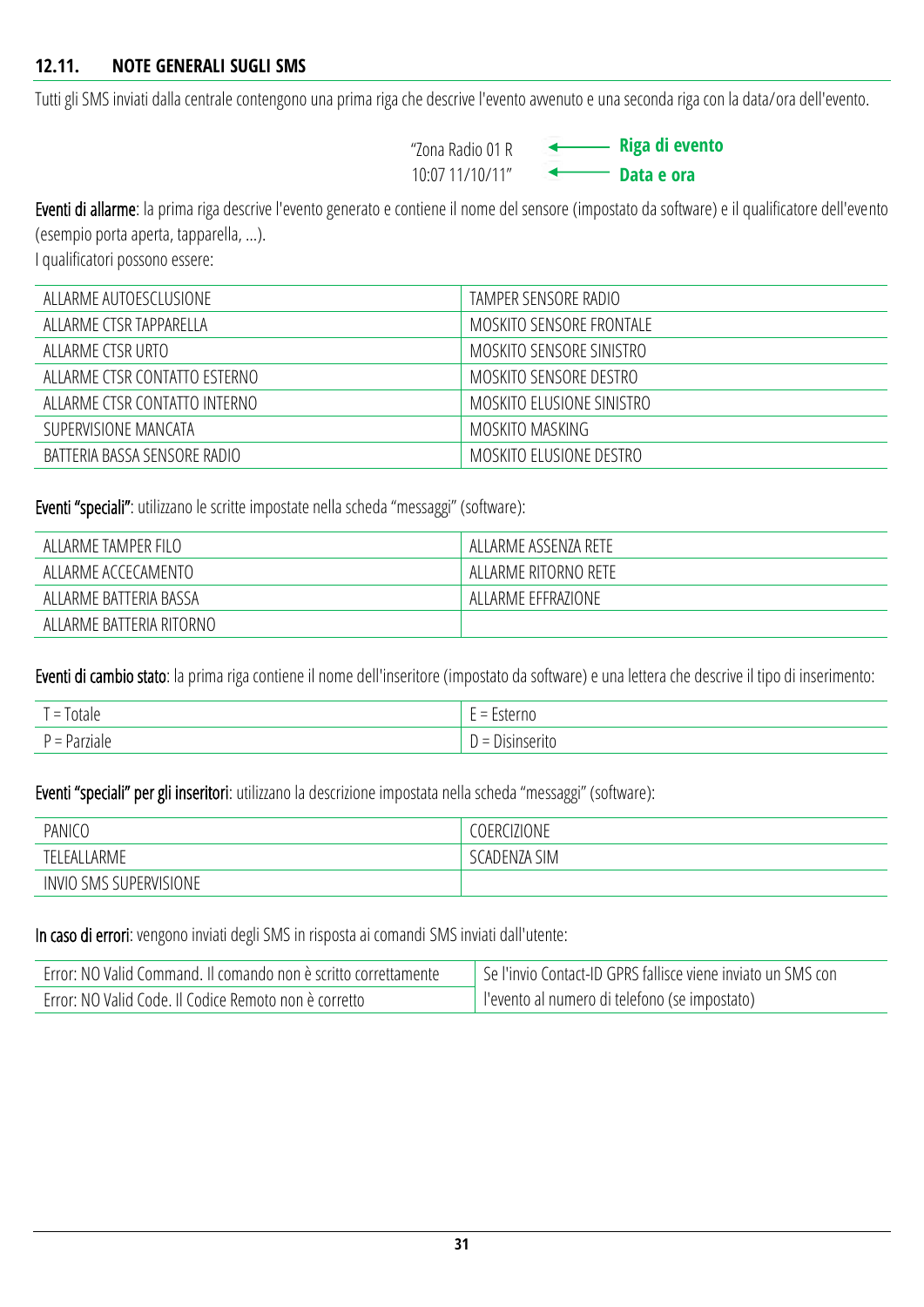## <span id="page-31-0"></span>**12.12. SINTASSI DI CREAZIONE DEI MESSAGGI** Elementi generali: [Ora] (formato: "hh:mm") [Data] (formato: "gg/mm/aa")

#### Eventi di allarme [Nome sensore] + [Tipo sensore] + [Evento allarme] + [Ora] + [Data]

|                  | Formato                               |                        |                |                |                      |
|------------------|---------------------------------------|------------------------|----------------|----------------|----------------------|
| [Nome sensore]   | "Zona Radio xx"                       | $\lceil$ xx = 01 ÷ 60] | oppure         | "Zona Filo yy" | [yy = $01 \div 03$ ] |
| [Tipo sensore]   | ''(R)''<br>Ritardato                  |                        |                |                |                      |
|                  | $^{\prime\prime}$ ( )''<br>Istantaneo |                        |                |                |                      |
| [Evento allarme] | "Autoesclusione"                      |                        | "CTSR Interno" |                |                      |
|                  | "CTSR Tapparella"                     |                        | "SPV Mancata"  |                |                      |
|                  | "CTSR Urto"                           |                        | "LWB"          |                |                      |
|                  | "CTSR Esterno"                        |                        | "Tamper"       |                |                      |
|                  |                                       |                        |                |                |                      |

Esempio: Zona Radio 01 R 10:07 11/10/11

#### Eventi speciali allarmi [Evento speciale allarme] + [Ora] + [Data]

|                           | Formato          |                    |
|---------------------------|------------------|--------------------|
| [Evento speciale allarme] | ' "Tamper filo"  | "Ritorno batteria" |
|                           | "Accecamento"    | "Assenza rete"     |
|                           | "Batteria bassa" | "Ritorno rete"     |
|                           |                  |                    |

Esempio: Accecamento 21:10 12/10/11

Eventi cambio di stato (attivazione impianto) [Nome inseritore] + [Tipo inserimento] + [Ora] + [Data]

|                    | Formato                                           |                                                      |
|--------------------|---------------------------------------------------|------------------------------------------------------|
| [Nome inseritore]  | "Inseritore xx"                                   |                                                      |
|                    | $x = 01 \div 24$                                  |                                                      |
| [Tipo inserimento] | $^{\prime\prime\prime\prime}$<br>Totale           | $^{\prime\prime}$ $\Gamma^{\prime\prime}$<br>Esterno |
|                    | $^{\prime\prime}$ D $^{\prime\prime}$<br>Parziale | $^{\prime\prime}$<br>Disinserito                     |

Esempio: Inseritore 01 T 18:20 13/10/11

### Eventi speciali inseritori [Evento speciale inseritori] + [Ora] + [Data]

|                              |                                           | Formato                                 |                   |  |
|------------------------------|-------------------------------------------|-----------------------------------------|-------------------|--|
| [Evento speciale inseritori] |                                           | "Panico"                                | "Coercizione"     |  |
|                              |                                           | "Alr. Silenzioso"<br>"SMS Supervisione" | "SIM in scadenza" |  |
| Esempio:                     | <b>SMS Supervisione</b><br>21:04 12/10/11 |                                         |                   |  |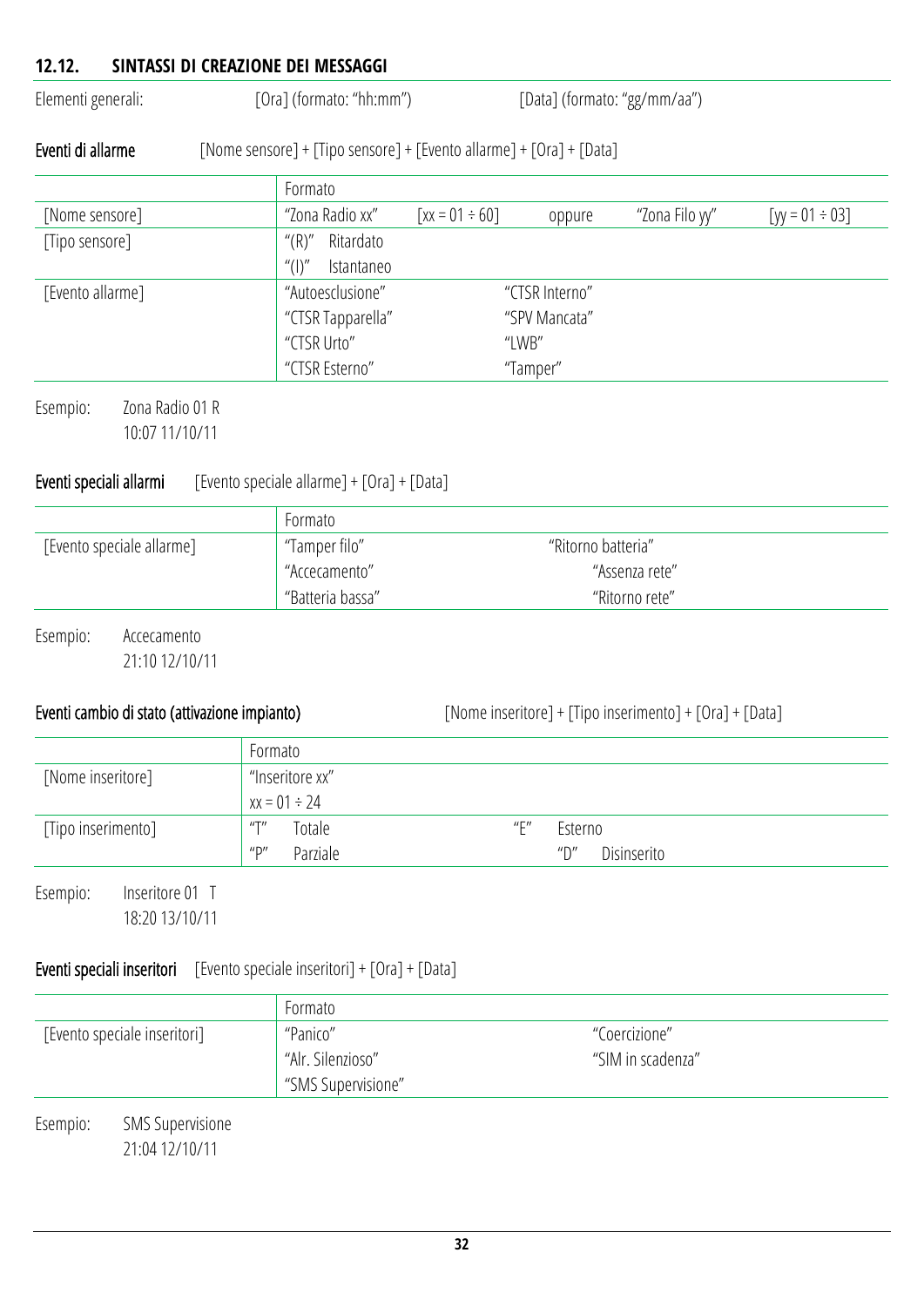## <span id="page-32-0"></span>**13. BLOCCO CHIAMATE IN CORSO**

Durante una chiamata di allarme è possibile bloccare le chiamate, gli SMS e la suonata sirena, secondo lo schema seguente. Digitare sulla tastiera del telefono che sta ricevendo la chiamata i seguenti comandi.

**O#** Blocca solo la chiamata in corso.

xxxx# Blocca tutte le chiamate e gli SMS in corso (tranne SMS diallarme silenzioso e panico). xxxx è il Codice Combinatore

1# Blocca tutte le chiamate e gli SMS in coda e silenzia la suonata delle sirene (la centrale rimane inserita).

### <span id="page-32-1"></span>**14. SEGNALAZIONI DI ALIMENTAZIONE**

La centrale controlla continuamente lo stato di alimentazione del collegamento alla Rete 230 V<sub>AC</sub>, della batteria tampone di bordo e della batteria dei sensori memorizzati in centrale.

#### <span id="page-32-2"></span>**14.1. BATTERIA BASSA SENSORI**

A sistema disinserito: **Display** : "Batteria Bassa" + Lampeggia il led rosso **L1 SMS** : nome sensore + "LWB" (low-battery) **Memoria Allarmi** : nome del sensore con l'indicazione a fianco "LWB"

#### <span id="page-32-3"></span>**14.2. BATTERIA BASSA CENTRALE**

**Display** : "Batteria Bassa" + Lampeggia il led rosso **L1** (*al ritorno rete nessuna segnalazione a pannello*) **Memoria Allarmi**: Visualizzato "Batteria Bassa"

#### <span id="page-32-4"></span>**14.3. ASSENZA RETE**

Dopo il tempo di "assenza rete":

| <b>Display</b>  | : "Assenza Rete" + Lampeggia il led rosso L1 + Spento led verde L3 |  |  |
|-----------------|--------------------------------------------------------------------|--|--|
| <b>SMS</b>      | : "Assenza Rete" e "Ritorno Rete"                                  |  |  |
| Memoria Allarmi | : Visualizzato "Assenza Rete" e "Ritorno Rete"                     |  |  |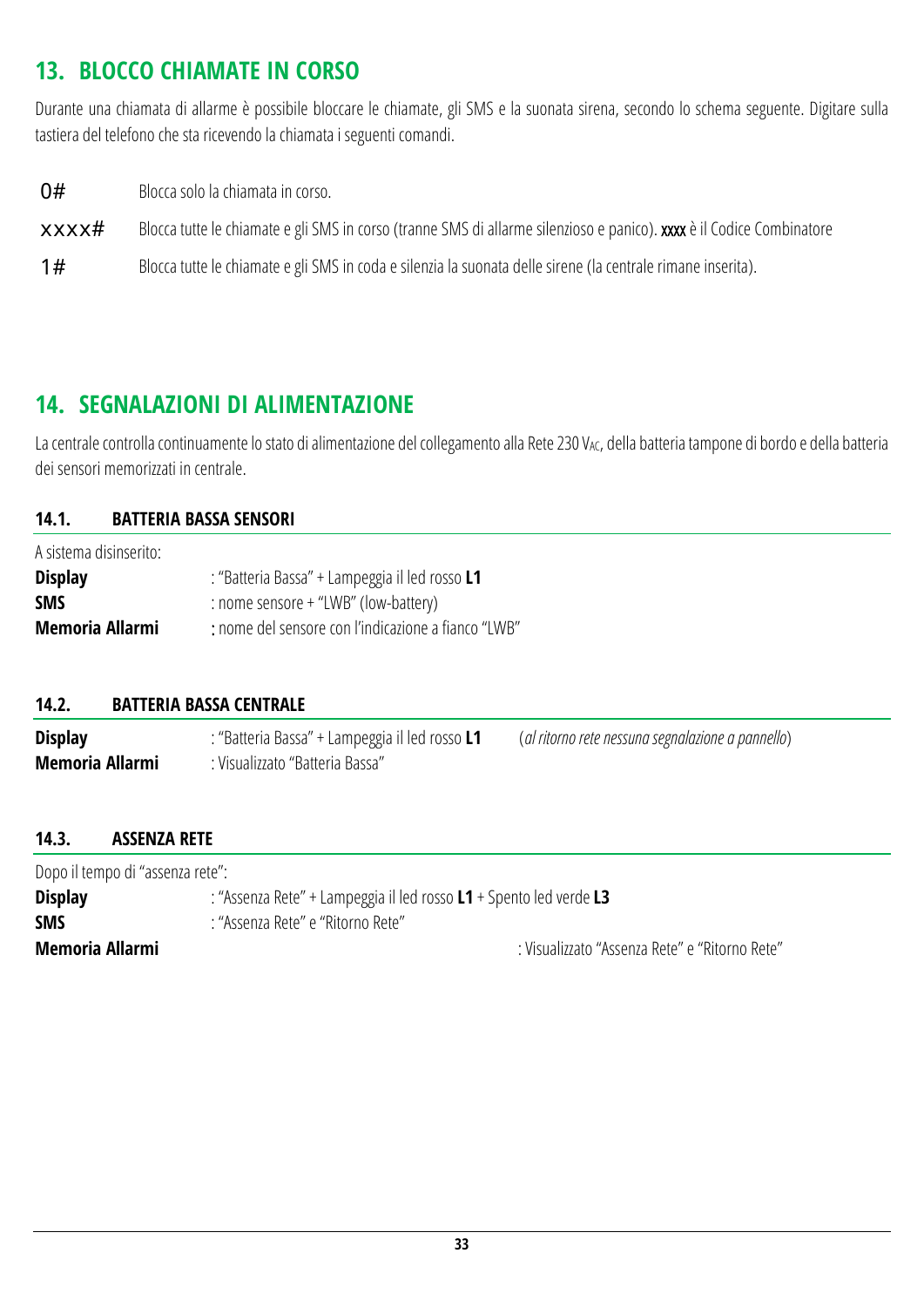## <span id="page-33-0"></span>**15. ACCESSORI**

#### <span id="page-33-1"></span>**15.1. RADIOCOMANDO PANICO/ALLARME SILENZIOSO**

La centrale è compatibile con i radiocomandi TXS Panico/Allarme Silenzioso.

**Apprendimento** > Come normali radiocomandi.

Le funzioni di Panico e Allarme Silenzioso sono sempre attive (anche ad impianto disinserito).

| Tasto grande<br>Tasto rosso  | <b>PANICO</b>             | La centrale inizia un allarme (sirene esterne comprese) per 10 s<br>Allarme NON disattivabile (si ferma dopo i 10 s)<br>Chiamata vocale (se abilitata, ai numeri assegnati)<br>SMS di Panico (se abilitato, ai numeri assegnati) |
|------------------------------|---------------------------|----------------------------------------------------------------------------------------------------------------------------------------------------------------------------------------------------------------------------------|
| Tasto piccolo<br>Tasto verde | <b>ALLARME SILENZIOSO</b> | Nessun allarme acustico<br>Chiamata vocale (se abilitata, ai numeri assegnati)<br>$\bullet$<br>SMS di Allarme Silenzioso (se abilitato, ai numeri assegnati)<br>Attiva relè AUX (se assegnato a questa funzione)                 |

### <span id="page-33-2"></span>**15.2. TASTIERA**

La centrale è compatibile con le tastiere bidirezionali DVTR-RT e DVT-R-OLED. Sono gestiti gli eventi:

| i inserimento<br>Jomandi<br>diretti<br>$\sim$<br>- 941 | Manutenzione         | Panico |
|--------------------------------------------------------|----------------------|--------|
| Status                                                 | Anti-<br>coercizione |        |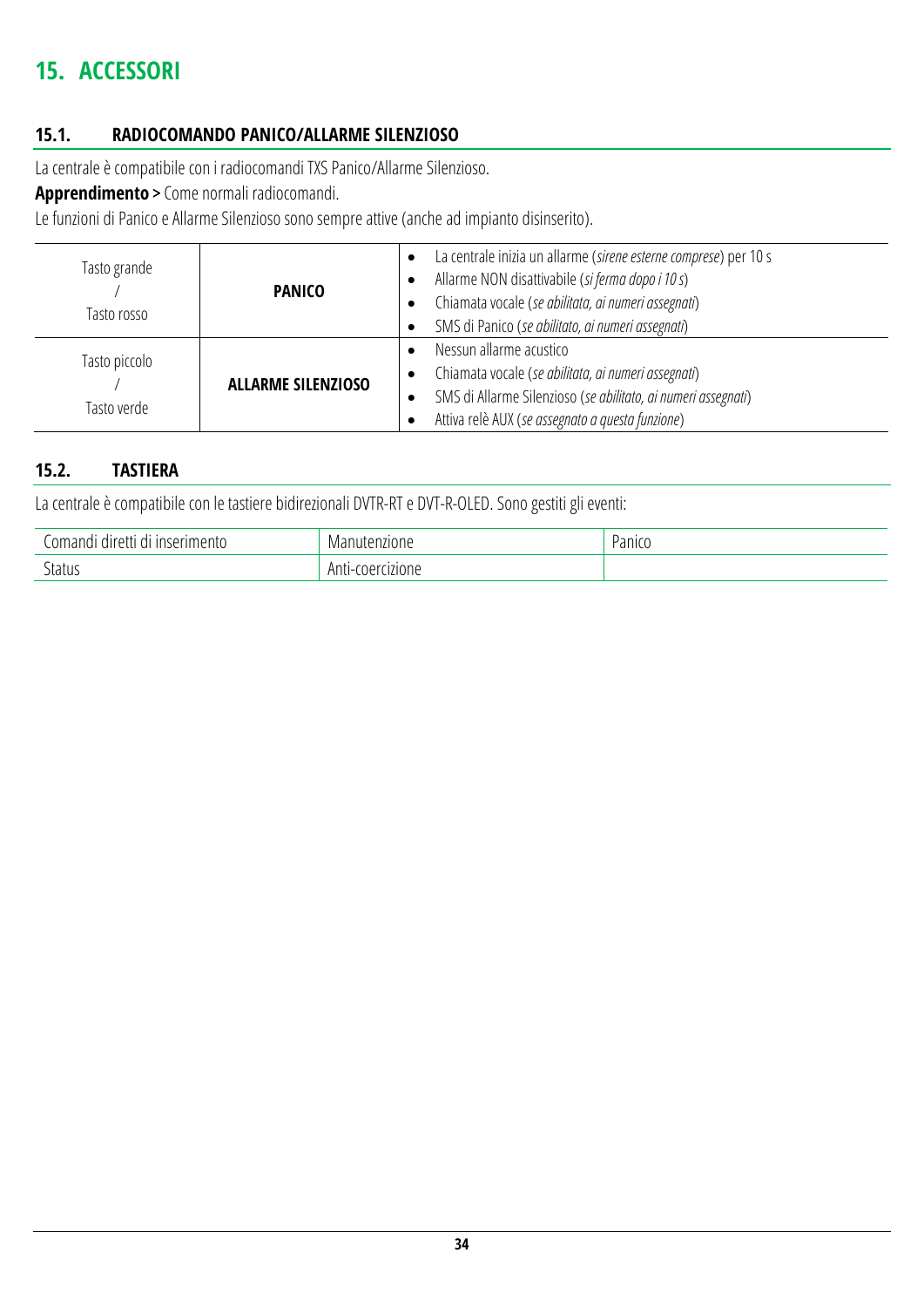## <span id="page-34-0"></span>**16. DESCRIZIONE SENSORI**

Qui di seguito, potete assegnare un nome per ogni sensore, in modo che risulti più semplice sapere quale sensore è andato in allarme o quale sensore corrisponde ad una determinata zona protetta.

| N° Zona    | <b>Descrizione del sensore</b> | N° Zona           | <b>Descrizione del sensore</b> |
|------------|--------------------------------|-------------------|--------------------------------|
| Zona Radio |                                | Zona Radio        |                                |
| Zona Radio |                                | Zona Radio        |                                |
| Zona Radio |                                | <b>Zona Radio</b> |                                |
| Zona Radio |                                | Zona Radio        |                                |
| Zona Radio |                                | Zona Radio        |                                |
| Zona Radio |                                | Zona Radio        |                                |
| Zona Radio |                                | Zona Radio        |                                |
| Zona Radio |                                | <b>Zona Radio</b> |                                |
| Zona Radio |                                | Zona Radio        |                                |
| Zona Radio |                                | Zona Radio        |                                |
| Zona Radio |                                | Zona Radio        |                                |
| Zona Radio |                                | Zona Radio        |                                |
| Zona Radio |                                | <b>Zona Radio</b> |                                |
| Zona Radio |                                | Zona Radio        |                                |
| Zona Radio |                                | Zona Radio        |                                |
| Zona Radio |                                | <b>Zona Radio</b> |                                |
| Zona Radio |                                | Zona Radio        |                                |
| Zona Radio |                                | Zona Radio        |                                |
| Zona Radio |                                | Zona Radio        |                                |
| Zona Radio |                                | Zona Radio        |                                |
| Zona Radio |                                | <b>Zona Radio</b> |                                |
| Zona Radio |                                | Zona Radio        |                                |

| Zona Filo 01 | Zona Filo 05 |  |
|--------------|--------------|--|
| Zona Filo 02 | Zona Filo 06 |  |
| Zona Filo 03 | Zona Filo 07 |  |
| Zona Filo 04 | Zona Filo 08 |  |